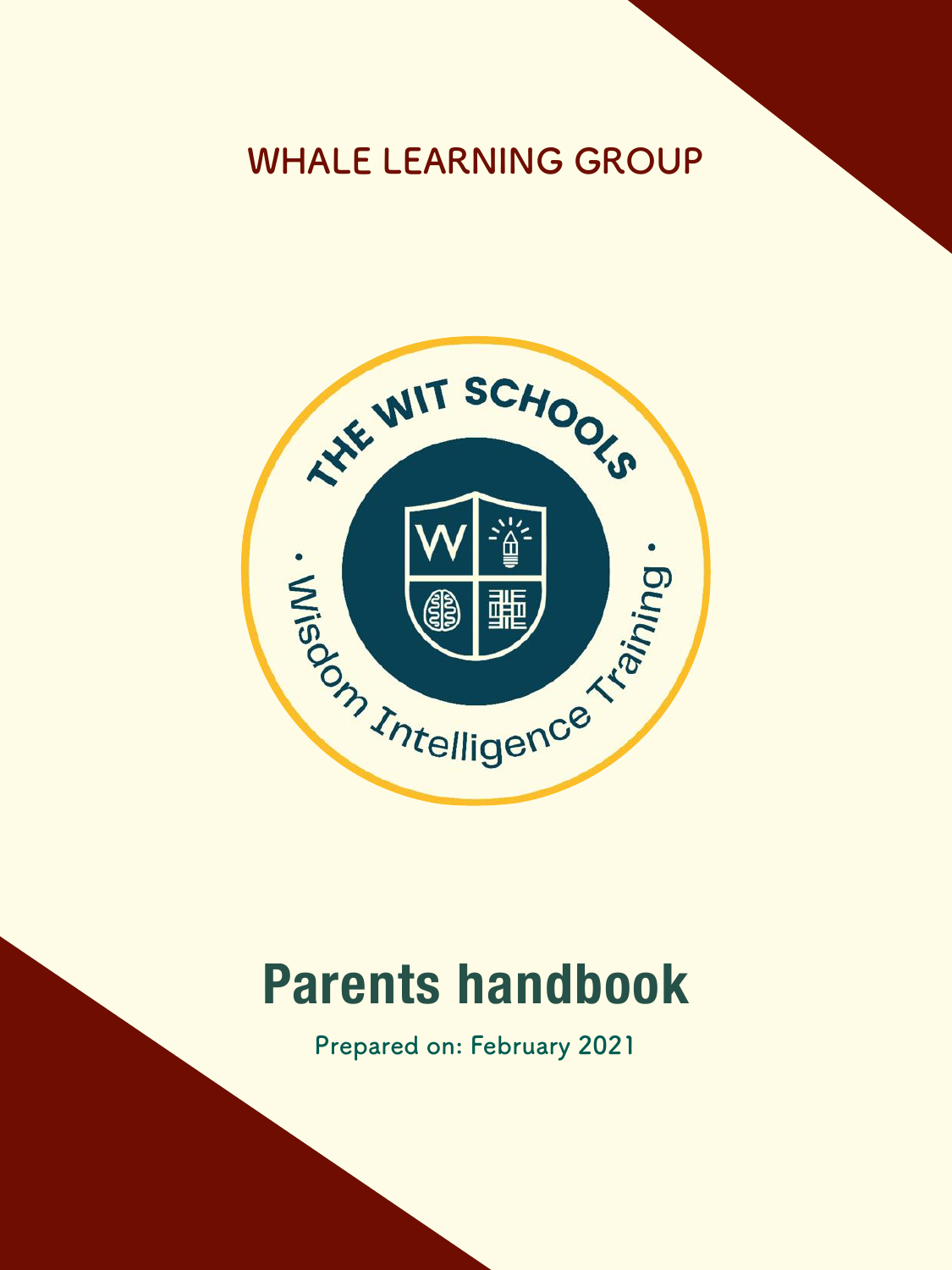# **Parents handbook**



**Mission, Philosophy, Curriculum and policies** 

**Welcome Parents/Guardians! The mission, philosophy, curriculum, and policies of The WIT Schools will be explained in this Parent Handbook. We believe it will provide you with a clear picture of what you and your child should expect during your child's care and education at our school.**

# **TABLE OF CONTENTS**

- **A. INTRODUCTION**
- **B. ENROLLMENT**
- **C. FINANCIAL POLICIES**
- **D. GENERAL INFORMATION**
- **E. PARENT COMMUNICATION, PARTICIPATION AND RIGHTS**
- **F. HEALTH CARE POLICIES & PROCEDURES**
- **G. UNACCEPTABLE BEHAVIOUR ON SCHOOL PREMISES**
- **‣Attachment A: Emergency Contingency Plans**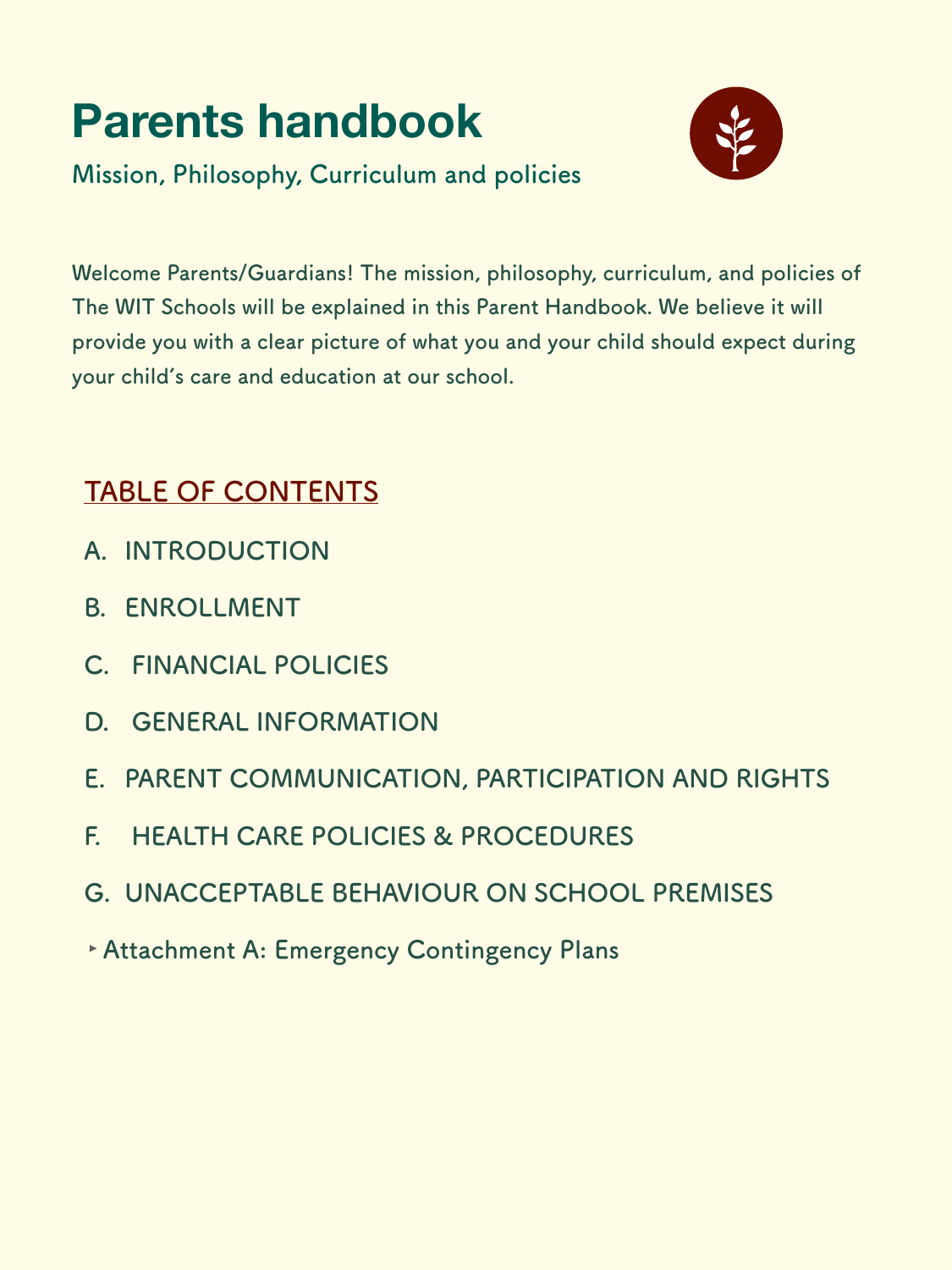# **1. INTRODUCTION**

### **About Us**

The WIT Schools opened in June 2018, running as a private, after-school care and learning centre. In August 2019, the school officially became a full service educational provider licensed and certified as a private preschool and primary school by the Ghana Education Service under the Ministry of Education. The school was established by the Whale Learning Group, its parent company, to provide optimum education and care to children of ages 1-12 years (Preschool to Grade 6). Although its first centre is sited in East Legon, the school is multidimensional and seeks to serve community members with multiple centres across Ghana and beyond. This is in line with our company's vision to make quality education accessible, equitable and affordable to all children and families irrespective of their background and socioeconomic status.

## **Non-Discrimination Policy**

**I**n providing services to children and their families, Whale Learning Group and The WIT Schools do not discriminate on the basis of race, religion, gender, disability, cultural heritage, political beliefs, marital status, national origin or sexual orientation.

### **Philosophy and Mission Statement**

A key word in our program is respect and empathy. We encourage our staff and children to cultivate and sustain communal reverence and love for our neighbour and being your brothers keeper. We foster respect for self, respect for others, and respect for resources in appropriate ways. In a secure and nurturing environment, our curriculum provides for all areas of a child's development: physical, emotional, social, spiritual and cognitive needs. We believe that children learn through active exploration and interaction with adults, other children, and their environment. One of our key educational philosophies is the development of the Multiple Intelligences of each child as an individual — recognising that each child is unique and develops at his or her own pace and capacity.

Teachers encourage curiosity and experimentation, and have chosen materials that help expand children's thinking. Basic learning materials include sand, water, and tools to use with them, large and small blocks, puzzles, puppets, computers, books, musical instruments, playground equipment, art and drawing supplies. Strong, viable parent/teacher relationships promote effective communication and participation. The staff works closely with parents for the development of the child and includes families in the curriculum and special events. We also welcome and encourage parent participation in all aspects of our program. Positive social interaction is nurtured in children to develop their verbal and social skills and to express their feelings in appropriate ways. All families, including/especially those with special needs children, are encouraged to support their children's education both in school and at home by assisting in giving information, guidance, and support on how to improve their child's future social skills.

#### **Staff Qualifications**

The staff at the The WIT Schools (TWS) consists of a School Director, Assistant Director, Principal, Teachers, Assistant Teachers, Facilitators and School Support staff and Aides. All staff meets, and in most cases exceed, the GES Department of Early Education and Care (EEC) and primary school requirements for formal education for their respective positions, have had experience working with young children and their families, and either fully fulfilled or in the process of acquiring the EEC approved certification in First Aid and CPR. The staff enjoys and understands how young children learn and grow and respond with sensitivity to each child's individual needs, desires, and interests. To ensure that employees or other persons regularly providing child care or support services with potential for unsupervised contact with children at TWS are appropriate for serving in their positions, a detailed Criminal Police and Background Record and a Health Record are performed on all candidates for positions before an offer of employment is confirmed. Further, these checks are performed bi-annually on all persons in such positions and/or any time the company deems fit for purpose.

#### **Hours and Days of Operation**

The Centre is open Monday through Friday, 7:00am to 5:30pm, forty-five (45) weeks per year, excluding the all statutory holidays, midterm breaks, vacation breaks (December, April and July) and two WIT professional development/in-service days (The first Friday in March and August). As well, the school hosts weekend clubs on Saturdays to serve both our students and external families in the community.

#### **The Centre observes two early closure days at 1:00pm on:**

 $\triangleright$  All vacation break days

 $\triangleright$  All midterm break days

#### **The centre is fully closed on public and national holidays.**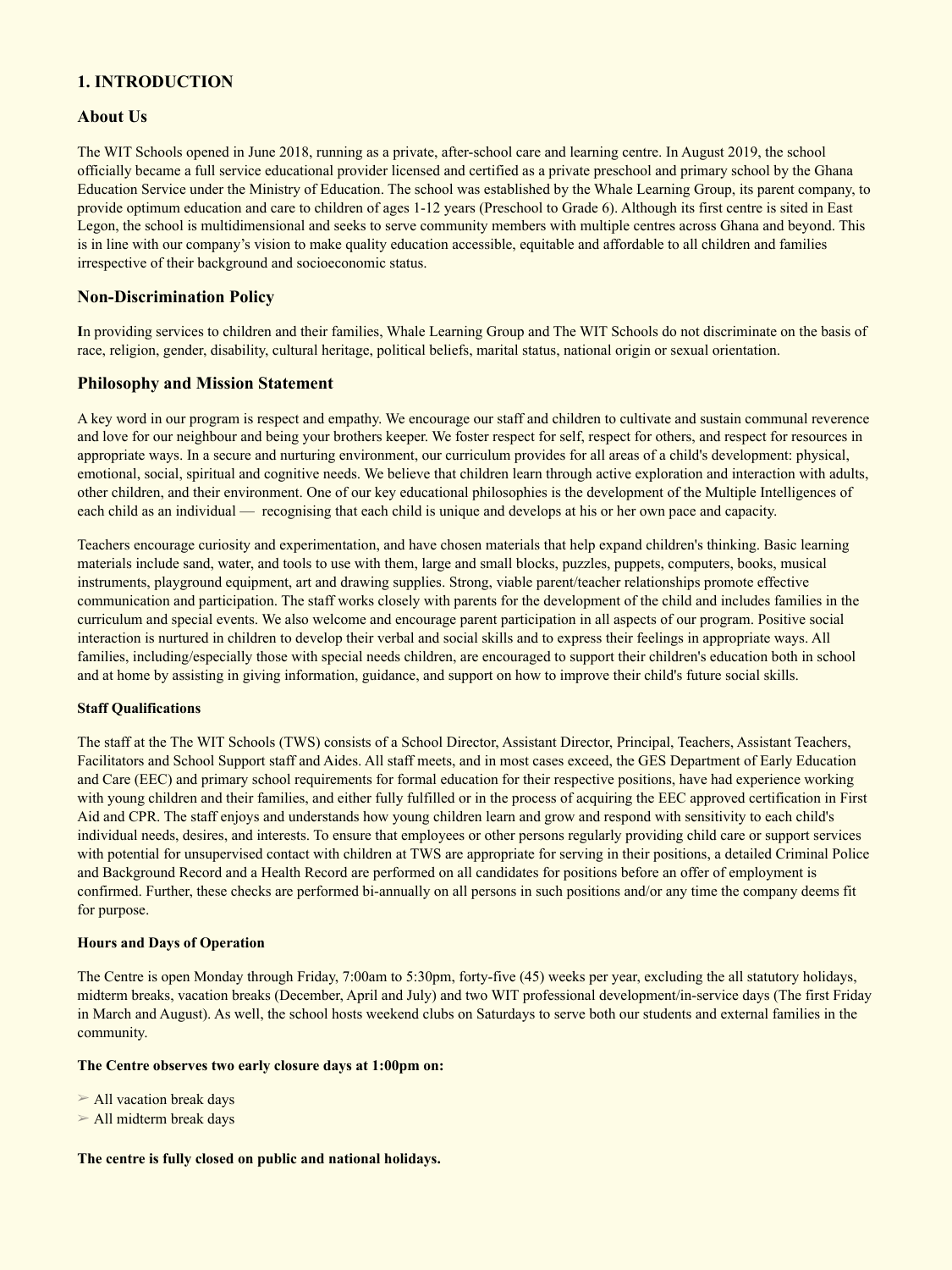# **2. ENROLLMENT**

#### **Process**

Parents interested in enrolling their child(ren) should call the Centre Site Director and or Principal and arrange for a visit. There is a \$100.00 non-refundable application fee to cover record keeping costs and to maintain the application if there is a waitlist. Checks for the application fee should be made payable to The WIT Schools.

A priority enrolment system is established as follows:

(1) Siblings of currently enrolled employee children will have first priority.

(2) Regular full and part-time, benefits eligible, The WIT Schools employees and benefits eligible Partner's affiliate employees will have second priority.

(3) All others, including Community, will have third priority.

#### **Capacity**

The school may enrol up to a maximum of 50 children per day in accordance with our licensed intake per centre. As of January 2021, the school has Preschool Rooms, Kindergarten Rooms, and Primary Rooms as well as open learning spaces for all other activities. There are also indoor and outdoor play areas with a functional in-house kitchen and chef who serves freshly prepared meals each day for the teachers and students.

#### **Orientation**

A parent or guardian is required to see their children in the classroom prior to the child's official start date. In most situations, one or two visits are sufficient; please discuss your child's pre-start date visit with the School Director or Principal (s). Prior to your child's first visit, a parent must fill out an enrolment form as well as a developmental history form. The child's health care practitioner will need to complete a physical form. Your child will be adapting to a new environment and many new faces for the first several weeks. We want to ensure that this transition is as smooth as possible for both children and families. The School Site Director and staff should explore options for easing your child into the programme.

#### **Transitions**

The Centers is organised and staffed to minimise the number of transitions children experience. Being mindful of the importance of the bonds that are established with Teachers and peers, every effort is made to maintain continuity of relationships between teaching staff and children and among groups of children. Every effort is made to keep Infants, Toddlers/Twos together with their Teachers for nine months or longer. Developmental needs or concerns are always considered when planning transitions for children and clear communication takes place between school and home and among teaching staff.

**Please note**: The school makes every attempt to plan for and enact transition plans that have been discussed with families; in the event of an unforeseen change to enrolment, staffing, or program operations, transition plans may need to be altered to ensure compliance with State regulation, as well as to ensure a best practice experience for children. When transition plans must be altered, the School Site Director will contact the families to discuss.

# **Group Sizes and Ratios**

Our program adheres to the group size and ratios as set forth by the MA Department of Early Education and Care (EEC) at the Ghana Education Service as well as by the standards set forth by the Ministry of Education.

- Infant/Toddler: 12 months to 2 years, Group size maximum 9; adult to child ratio 2:9
- ‣ Twos and Fours: 24 months to 4 years: Group size maximum 9, adult to child ratio 2:9
- **Preschoolers and Kindergarten: 4.5 to 5 years: Group size maximum 15, adult to child ratio 2:15**
- Primary school: 6 years to 12 years: Group size maximum 20, adult to child ratio 2:20

# **Tuition Fee Structures**

There are two fee structures at the School. There is a fee structure for employee families and a fee structure for community families. For tuition rates please see Attachment C of this handbook or visit our website **[www.thewitschool.com](http://www.thewitschool.com)**. Parents should always discuss with the School Director and Principal about the fee payment options available if needed.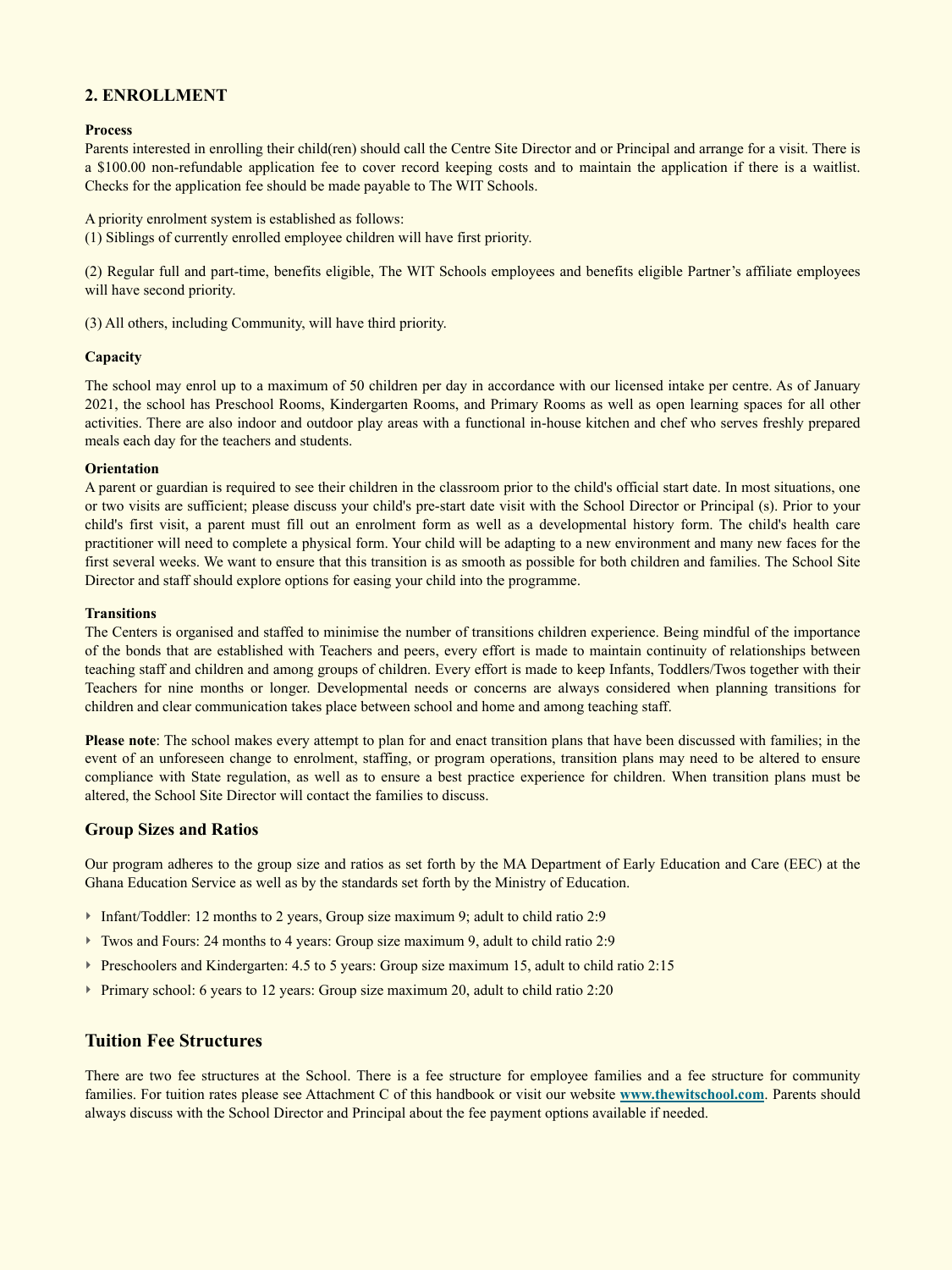#### **Tuition Fee Charges**

Tuition is charged based upon the group size and adult to child ratio in a given group; although generally "matched" to a child's chronological age, transitions of children from one group to another, or the programs' inability to transition children given the maximum licensed group sizes, may result in children transitioning to the next group beyond the chronological age as defined by the school.(outlined above under (**GROUP SIZES AND RATIOS)**. For example, if a child turns 2 years 9 months (or older) within a Toddler group of 9 children and the transition to the Preschool group of 15 children cannot be made until a later date, the Toddler tuition rate will remain in effect. In these instances, the program adjusts the environmental and curricular experiences for children to ensure that there continues to be a developmentally appropriate match for the child(ren).

#### **No Child Left Behind**

Although we hope that all children especially new entrants have reached a developmental and cognitive milestones per their ages, we do acknowledge the uniqueness of each child's strengths and abilities and may either per the advise of the child's teacher promote, demote or retain to a class higher or lower than the assigned class.This is to enable us to ensure that all pupils are reaching the desired level of academic and socio-emotional attainments. This policy is in accordance with our "No Child Left Behind policy - which ensures that all learners are giving equitable and quality education at all levels."

#### **Schedule Changes**

Schedule changes may be possible provided that space is available. If you are reducing the number of days your child attends, a month's notice is required so that we may fill the available opening. We discourage parents from making more than 2 schedule changes per year to provide consistency for the groups and for individual children. Exceptions will be made only in extreme circumstances. When the maximum capacity for each group is reached, an internal waiting list will be established. The order in which children are enrolled is directly dictated by the requested schedule and the spaces available.

#### **3. FINANCIAL POLICIES**

Application Fee: GHS500.00 is required when submitting an application for the waiting list; this fee is non-refundable.

#### **Tuition and Payment Policies**

- **For employee families:** Tuition for Whale Learning Group, The WIT Schools and Partners affiliated institutions employees must be paid by payroll deduction. Deductions made weekly or monthly will apply to the following week's or month's tuition.
- **For Community families:** Tuition for Community families must be made paid either by personal check or bank transfer, deposit or Mobile Money Transfers in to the school's account (to be provided by the Accounts office). No cash will be accepted. There will be a \$35.00 fee for all returned checks. Fees can be paid either in Ghana Cedi (preferably) or in the US Dollar equivalent as at the bank rate the payment is being made.

The amount of tuition is based on your child's predetermined schedule and has no bearing on your child's actual attendance, (i.e. sick days, vacation days, and holidays, etc.) When extra hours are requested, you must pay for the extra time that is not included in your child's predetermined schedule. For example, if your child's schedule is 9-5 and you request an extra hour in the morning (8-9), you will be charged for the extra hour regardless of whether you pick up at 4 or 5.

*For families not paying by payroll deduction*: Tuition is due on the 15th of each month (or the Friday before the 15<sup>th</sup> if the 15<sup>th</sup> of the month falls on a weekend or holiday) to be applied to the following month. You will not receive a bill as we expect all our parents and families to take full responsibilities of their duties towards the education of their child(ren). Receipts of tuition payments will be provided upon request.

Payments not received by the  $15<sup>th</sup>$  of the month will be considered delinquent. There will be a charge of GHS100.00 per day for each day the tuition remains unpaid. In the event you do submit your tuition late, please include your late fee with your tuition payment. Extraordinary circumstances should be discussed with the School Site Director promptly. Several late payments may lead to the termination of your child's enrolment.

#### **Sibling Discount**

A discount of 10% is given on the 2nd or 3rd child's tuition for eligible families enrolling two or more children. All enrolled students have an automatic 15% discount on all WIT related events, programs and activities including after-school, camps, weekend clubs and other special events.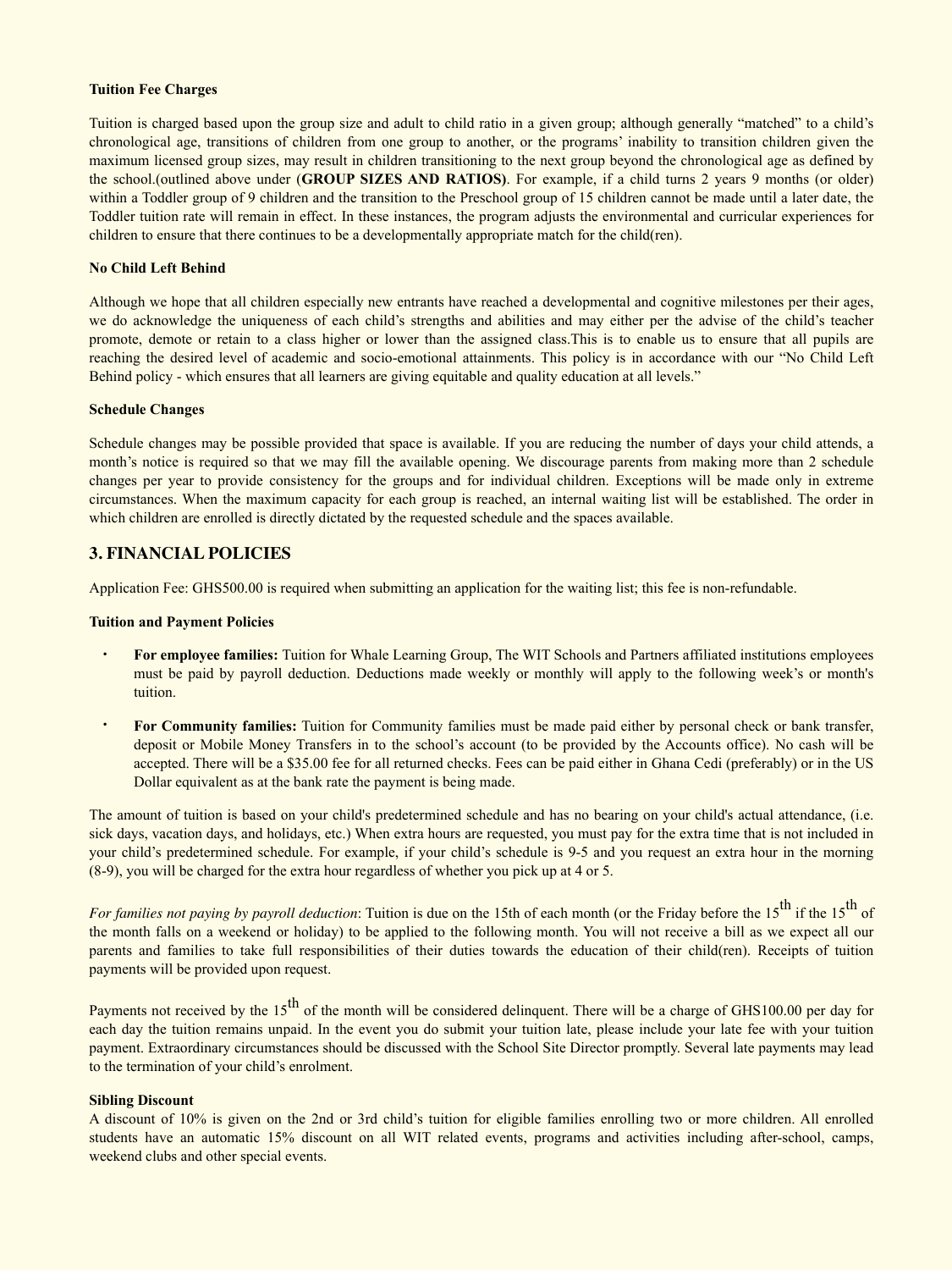#### **Extra Hours/Days Policy**

Families may request extra hours/days in addition to their scheduled hours/days. Please note, extra hours/days may not always be available due to enrolment, staffing, or program operations and the School must ensure compliance with State regulation, as well as to ensure a best practice experience for all children. families must request the specific hours/days at least 24 hours in advance of the time requested. There is a flat rate of GHS50 an hour or any portion of the hour for extra hours. The sibling discount is not available for extra hours/days. Please keep in mind that when extra hours are requested, you must pay for the extra time that is not included in your child's predetermined schedule.

For example, if your child's schedule is 9-3 and you request an extra hour in the morning (4-6), you will be charged for the extra hour regardless of whether you pick up at 4 or 5. If a family is in regular need of requesting extra hours/days, please speak the School Site Director about the possibility/availability of a formal schedule change or enrol the child in any of our after-school program.

#### **Drop Off Policy**

In order to uphold the integrity of the children's daily schedule, we request that children be dropped off at the school no later than 9:00 am with the exception of doctor's appointments, occasional needs and emergencies. The School should be notified as soon as possible in advance of changes to drop off time. We ask that drop off not occur during nap (~11:30pm -12:30pm) as this may be disruptive to the group as well as possibly difficult for your child.

LATE FEE PAYMENTS MUST BE MADE THROUGH THE ACCOUNTANT via any of the specified mode of payments Chronic late pick up may result in the termination of your child's enrolment

#### **Schedules, Designated Guardians and Late Policy**

We ask that you set a realistic schedule for your child's attendance, allowing for commuting delays, last minute work assignments, etc. We expect that your child will be dropped off no earlier than, and picked up no later than, the times confirmed for your enrolment. It is imperative that children are picked up by their scheduled pickup time and **more importantly by their designated parents, guardians or custodians as listed and signed off on the admission forms.** Kindly note that one outside those enlisted will be allowed to pickup any child unless through a written and signed statement by the parent under signature. We suggest planning to arrive just prior to your scheduled pick up time so that you will have ample time to speak with your child's Teachers, gather your child's belongings and depart from the school in a timely manner.

**Parents arriving after their scheduled pickup up time will be charged a late fee of GHS5.00 per minute, per child.** 

#### **IV. GENERAL INFORMATION**

#### **Arrivals and Departures**

Please accompany your child into the classroom and let a teacher know that you have arrived by signing in into the daily log book or the electronic log-in machine. This is the time to discuss with the teacher any relevant information that would help your child during the day (e.g. sleeping irregularities, medication needs, moods, changes in daily routine). When picking up your child, notify a teacher that you are leaving and sign out in the daily log book again stipulating the time of pick up. It is imperative that a parent makes the teacher aware they are picking up their child. Unless the teacher is engaged with a group of children, please inquire about the day your child has had.

The Communication Board in each classroom should provide you with the general activities of your child's day. Only those people authorised in writing by the parent or guardian may pick up a child from the School. The School must be notified in advance if someone other than a parent will be picking up the child, and this person will be asked to present identification. Under no circumstances will a child be released to anyone without prior written permission.

#### **Absences and Late Arrivals**

Please call the School as early as possible on a day your child will be absent or if your arrival will be delayed so we may better plan for the day. If your child is absent due to health reasons, please let the school principal know by calling 020- 963-3192 or emailing [thewitschools@gmail.com](mailto:thewitschools@gmail.com). If the prolonged absence of a child is due to a serious illness and/or extended hospitalisation, the director will make every effort to work with families regarding holding an enrolment slot and making tuition payments. If a child does not attend the school for an extended period due to a non-medical reason, a parent is expected to pay the regular tuition in order to hold the child's scheduled hours and days. A parent can give one month's notice of the child's termination date and go on the waiting list if re-enrolment is desired. There will be no guarantee that a slot will be available at the time of their return.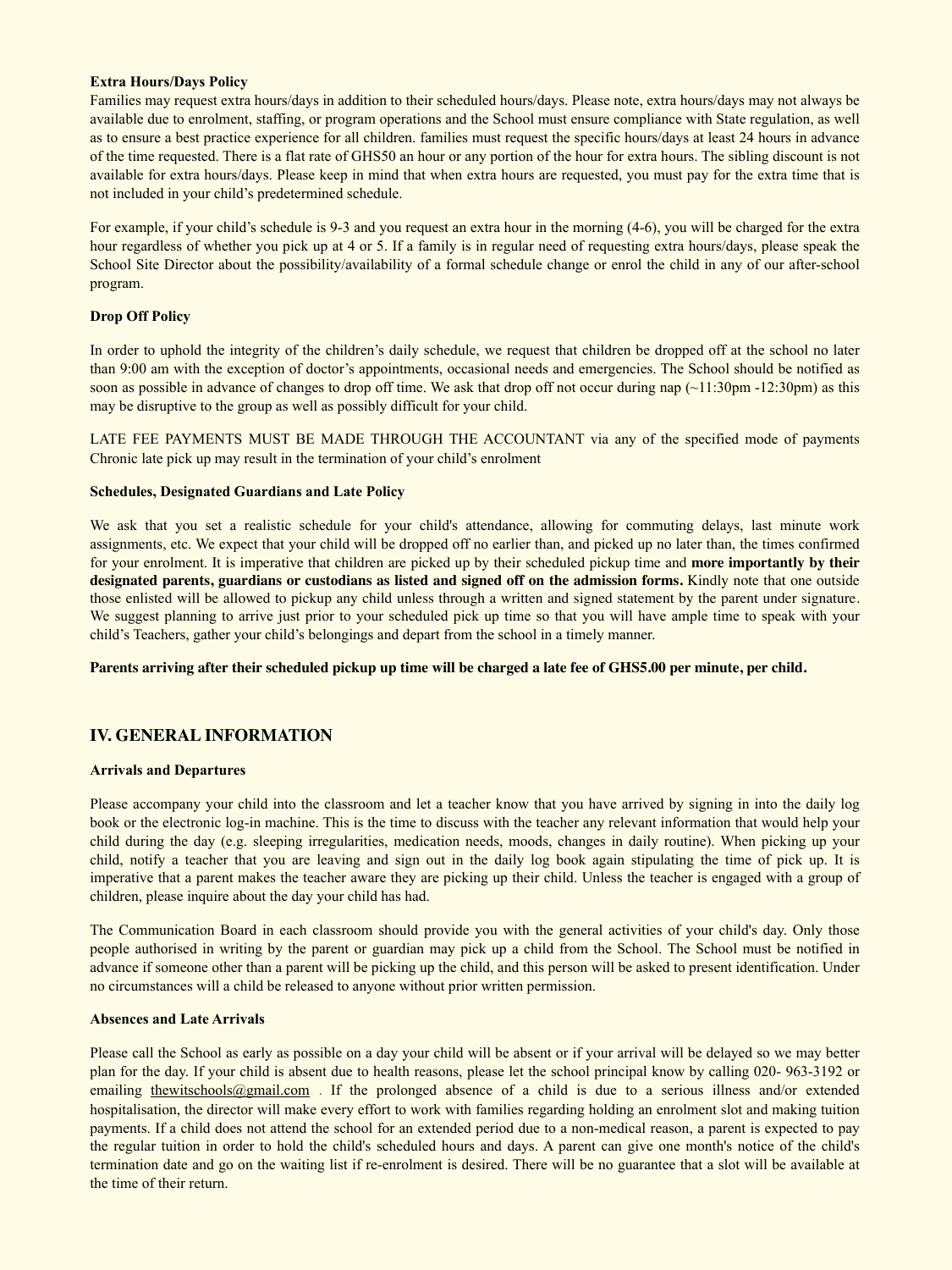#### **Program Evaluation**

The School conducts a semi-annual program surveys in order to get feedback from enrolled families. The survey is anonymous and is a way for families to provide the School their comments, compliments, ideas, and suggestions. All parents are encouraged to complete the survey as this helps to ensure that the school is working in the best interest of your children at all times.

#### **Babysitting or Nannies**

Negotiations regarding babysitting between staff and parents do not involve The WIT School. Hours, fees and transportation are an agreement between the parent and the individual babysitting. This person must be on the child(ren)'s authorised pick up list if they will be bringing the child home from school.

#### **Birthdays and Other Special Days**

We would love to celebrate your child's birthday or another special event at school. Parents may bring in a special snack for the day, and we invite you to join us for the party. A low-key approach is best in group care, so please leave party favours, balloons, etc... at home. If you would like to invite children from the School to your home, we ask that you do so by email or written and signed invitation letter, unless you are inviting the entire class.

#### **Behaviour Management Policy**

Our policy concerning behaviour management  $\sim$  sometimes referred to as discipline  $\sim$  is based on the individual need of the child, the ability of each child to understand what he/she is doing and the consequences of their actions. A child is never made to feel that the outcome of an act will result in physical or verbal abuse. Children are not told to "sit out" and "time out" is **not used**. reinforcement is always encouraged and children are told what they are doing well.

It is the responsibility of the teacher in charge to ascertain what has taken place as clearly as possible. If an altercation between children has occurred, each child is spoken to with reason and with respect. Each child is then given the responsibility of approaching the other child in a friendly manner, with adult supervision, in order for the children to participate in the resolution to the misunderstanding. This is done in direct relation to the verbal ability of the child but can be accomplished even when the child is not yet talking. When inappropriate behaviour occurs with the adult being the recipient, the child will be approached either with a reasonable verbal response or with the technique of redirection. Removal from an activity for a short period of time is used only if it has been ascertained that other responses have failed or if a child is at risk.

Positive reinforcement is always encouraged and children are told what they are doing well or what they can improve upon in a gentle and firm way. It is the responsibility of the teacher in charge to ascertain what has taken place as clearly as possible. If an altercation between children has occurred, each child is spoken to with reason and with respect. Each child is then given the responsibility of approaching the other child in a friendly manner, with adult supervision, in order for the children to participate in the resolution to the misunderstanding. This is done in direct relation to the verbal ability of the child but can be accomplished even when the child is not yet talking.

When inappropriate behaviour occurs with the adult being the recipient, the child will be approached either with a reasonable verbal response or with the technique of redirection. Removal from an activity for a short period of time is used only if it has been ascertained that other responses have failed or if a child is at risk. Our mission to teach and nurture children with Wisdom, Intelligence Training allows each child to think for themselves and do what is expected of them at all times. This ensures that all our learners are responsible, empathetic and good citizens both in and outside school. We also teach children to memorise and practice our Good Behaviour Pledge and The WIT Rule Book and encourage them to adhere and hold themselves and others accountable to it. When any staff member feels that he/she is unable to manage a situation with a child in an effective manner, he or she will direct the child to another staff member and take a break. Staff members assist one another in creating a positive, relaxed atmosphere.

#### **THE FOLLOWING ARE PROHIBITED:**

- Corporal punishment, including spanking;
- Verbal or physical abuse, humiliation, neglect, or abusive treatment;
- Speaking to a child in a manner or tone that is disrespectful, sarcastic, demeaning or threatening;
- Withholding food, drink or sleep;
- Force feeding children;
- Disciplining a child for soiling, wetting, or not using the toilet; forcing a child to remain in soiled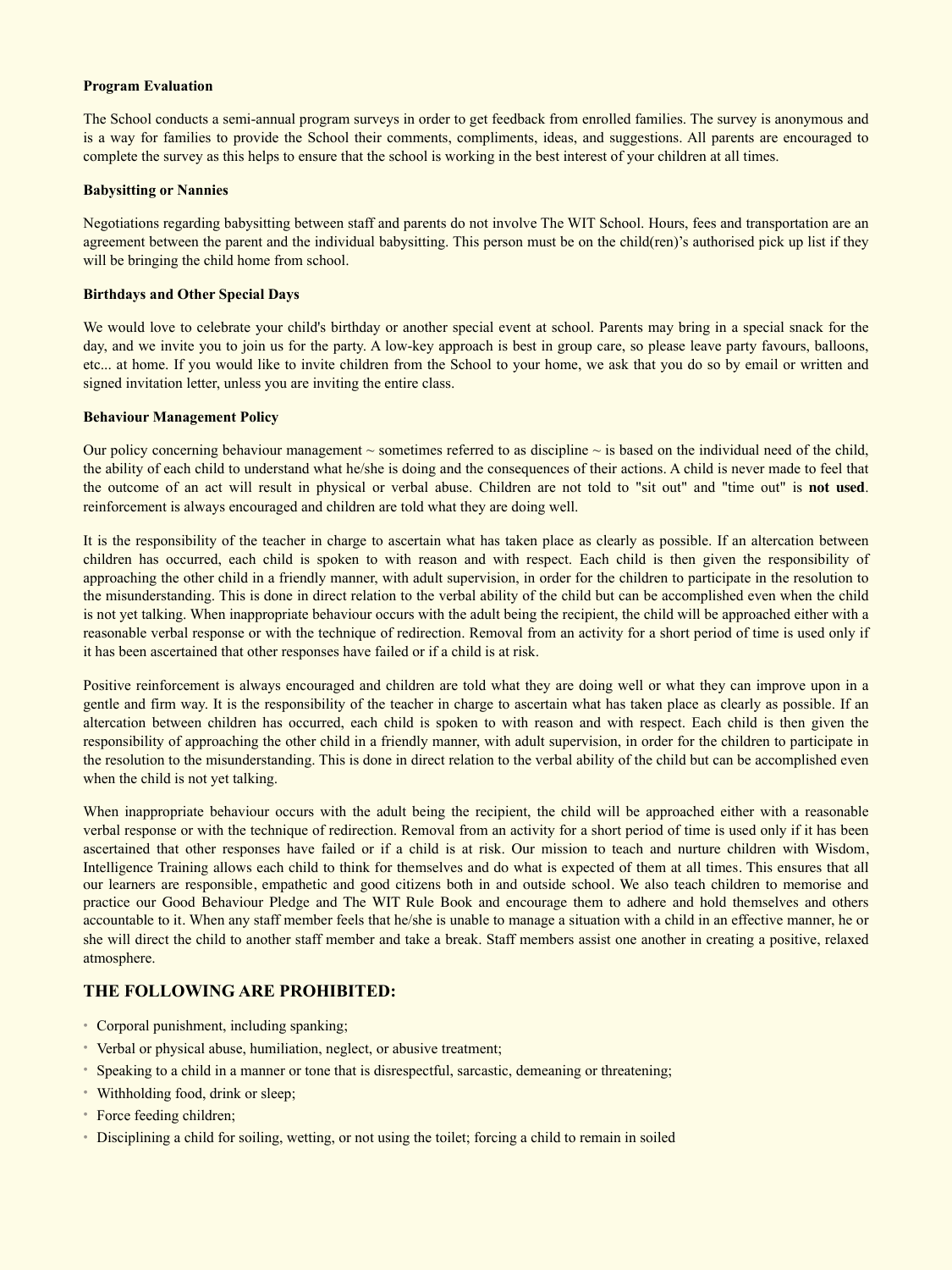#### **Clothing**

The play and learn activities at the school can be messy. Please put an additional clothes in your children's bag in for change of clothes. Although we do use smocks and roll up sleeves, we cannot guarantee that children's clothing and uniforms will not get stained or soiled. We assume that you will send your child in clothes that allow your child to participate fully in our play-based program and that you understand that clothes may get stained or soiled. Clothing should be clearly labeled with your child's first and last name, thank you. Part of each day is spent outdoors, weather permitting. Please dress your child accordingly.

Appropriate and safe footwear is required for outdoor play. If your child wants to wear other shoes to school, please make sure that he/she has a pair of sneakers to change into for outdoor play. Flip flops are not safe for outdoor play and are therefore not permitted; children must wear sneakers for outdoor play. During the cold weather please make sure your child has warm clothes. Each child should have a complete set of extra clothing to be kept at the school including underwear and socks. All clothing should be clearly labeled with your child's name (socks too, please). We cannot be responsible for lost articles.

**Accessories and Jewellery:** Children's accessories and jewellery are extremely attractive to young children's eyes, fingers, and mouths. We ask parents cooperation to be safety conscious when choosing accessories that children wear to the school. Small objects like barrettes and earrings can be choking hazards and necklaces can pose strangulation hazards. Therefore, we **do not permit the following type of jewellery:** Dangly earrings (small, snug-fitting pierced studs are permitted); Necklaces of any kind; Bracelets with beads or charms (rubber, cloth or thread bracelets are permitted as long as they do not contain attachments or charms).

**Comfort Items:** If it will help your child feel more at home during the day, we welcome comfort items such as his/her favourite pacifier, doll, stuffed animal, books or items that contribute to our activities are always welcome. These items need to be small enough to fit within each child's individual cubby space. If you have any questions about what to bring please speak to your child's teacher.

#### **Confidentiality of Children's Records**

In order to ensure the confidentiality of your child and family, staff members receive a confidentiality policy in their Employee Handbook 'that is reviewed upon hire. It states: "Records of the children are confidential, may not leave the school whether in print, digital format or word of mouth, and should not be discussed with other parents or in front of other children. Confidential information includes but is not limited to: children, their families, employment, payroll, fiscal, and management information.

Access to confidential data, including children's records, is permitted only when authorised and only in order to perform assigned tasks. Information contained in a child's record is confidential. This includes all written and verbal communication, which pertains to the child and/or his/her family. It includes but is not limited to addresses, telephone numbers, progress reports, learning disabilities, testing, financial information, behaviour issues, attendance, etc.

Employees recognise that sharing information that may be considered to violate the privacy of children and their families with others who do not have a need to know will be considered a violation of confidentiality that may be subject to disciplinary action up to and including immediate termination. Parents or others authorised in writing by the parents can request their child's record at any time." Staff members sign an agreement that they have read and agree to adhere to all the policies in their handbook including the preceding policy. The WIT School is in compliance with the Department of Early Childhood Education and Care regulations regarding the confidentiality and distribution of children's records.

**The information contained in a child's records is confidential and will not be released to anyone without the written consent of the parents.** Parents may have access to the records of their child. A copy will be made at no charge. A permanent written log will be maintained in each child's record indicating any persons to whom information has been released. The child's parents may add information or comments to the child's record, and may also request the deletion or amendment of any information contained in the child's record.

#### **Food**

All children, including toddlers once they start eating solid foods, bring their lunch and two snacks each day (if you are not signed on to the lunch package that the school provides). As we do not refrigerate food, please send snacks and lunches in an insulated lunch box/bag with ice packs. We however have a microwave oven to heat food, but we advise parents send food in an unbreakable thermos is recommended for hot/warm foods and liquids. **Please do not send food or drinks in glass containers.** 

As we wish to encourage sound nutrition, we ask that parents send lunches and snacks that are well balanced. This includes grains/breads, protein and/or dairy, and fruits and/or vegetables and absolutely **NO SODA.** Some popular and nutritious ideas for snacks include crackers and fruit, whole grain bread, yogurt, eggs, raisins, or applesauce and more water in a water bottle.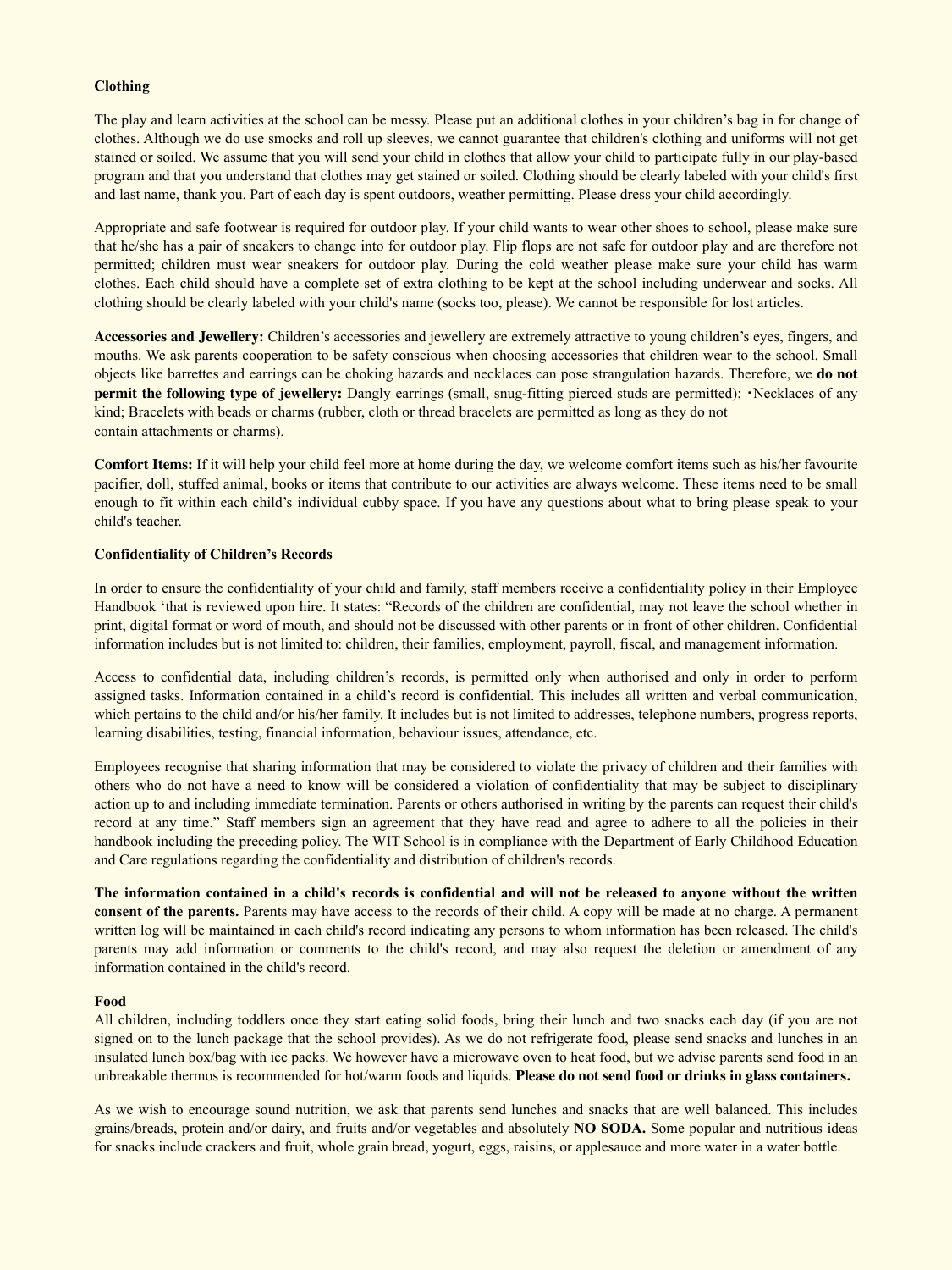To promote healthy eating habits, teachers encourage children to eat what has been sent for their snacks and lunch; with this in mind, we ask that parents send a variety of healthy options as described above. Per Early Education and Care best practice, staff will allow children to eat the foods that have in the order they choose; we cannot withhold food or not permit children to eat some foods until they have eaten others; with this in mind, please send foods that you wish your child to eat and staff will encourage the enjoyment of all foods they have been provided for snacks and lunch. Please feel free to ask us for ideas and suggestions and your fellow families may have some fun ideas for variety, too.

*\*\*Grapes and other swallowable fruits = must be cut lengthwise and in very small pieces. Teachers and lunch supervisors will not serve popcorn, raw peas or meat larger than can be swallowed whole to reduce the chance of choking. \** 

#### **Nap Needs**

As much as possible we encourage (not force) all children under 7 years to take a nap in the late mornings and after lunch to rest from the day's activities and to feel rejuvenated. Preschoolers and kindergarteners should/can bring a nap blanket and a crib sheet to cover their rest mat. Please make sure each is labeled. They should be brought home to launder weekly or as needed. A comfort toy, doll, or stuffed animal is always welcomed for nap. All child care providers will be informed of any sleep requirements and will ensure that the have a restful nap under our sleep policy while playing classic music (white noise).

#### **Observations and Research**

Periodically, child care professionals, health care professionals and graduate students request (for research purposes) opportunities to observe young children; they are interested in typical behaviour, developmental skills, and/or how children interact with peers/adults. All requests are with the consent of the School Director and are scheduled in advance. A consent form will be given to the parents explaining the reason for the observation, the name and background of the person requesting the observation and the date/time of the observation. Parents reserve the right to deny permission. Unless written on a consent form, an observation will mean that there is no interaction between the child and the observer and no identification of the individual child.

#### **Parent Information Area**

There is a parent information area located next to the front entrance to the School or via email where we post information regarding parent workshops, classes for children, and other events happening throughout the community. Please feel free to post information that you think other families might find useful!

#### **Photographs**

No outside agency will be allowed to photograph the children without parental consent. The staff reserves the right to photograph the children for curriculum purposes without specific parental consent. Often parents will take pictures or videotaping of the children during a special event, (i.e. birthdays, graduation, etc.). Please inform the Principal Director if you do not want your child to be photographed in these instances. The school has annual / termly photo days at the school for the school yearbook and for marketing materials like billboards, brochures, the school websites, etc. A memo will be sent out to all parents before all these photographs and videos are taken.

#### **Referral Plan and Procedures**

The WIT School is committed to the cognitive, physical, social and emotional development of each child. Teachers observe children's behaviour on a daily basis and in a more formal way with progress reports at least twice a year. If a child appears to have difficulty with any area of development, an initial assessment will be made by all the teachers who have contact with the child. The staff will begin to record written observations of the child's behaviour by addressing how, when, and where the behaviour takes place and the efforts the staff has made to assist or accommodate the child's needs.

If a particular behaviour is of immediate attention or a child continues to have difficulty, the teachers will bring their concerns and written observations to the attention of the Director. A conference with the parents will be arranged in order to share the observations of the teachers and discuss behaviours the parents have witnessed at home. Together the parents, teachers and School Director / Principal will formulate a plan of action.

A follow-up meeting will be arranged. Teachers will continue to record observations of the child. At the follow-up meeting, if the behaviour or concern has not improved, it will be determined if a specialist should be consulted for additional insight on the issue. A current list of referral resources in the community for social, mental health, educational and medical services will be given to the parents. The School will maintain a written record of any referral, including the parent conference and results.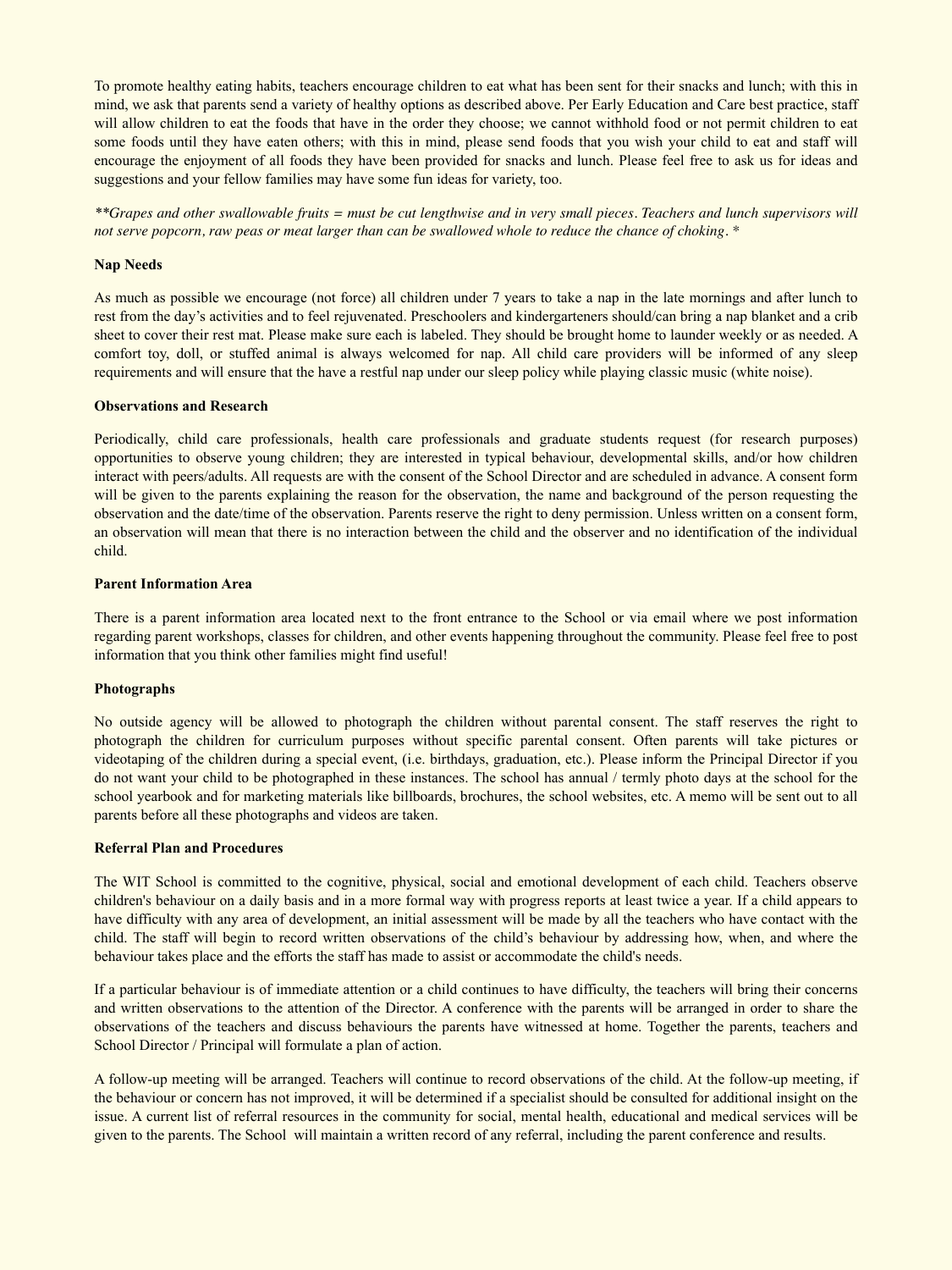#### **Caring for Children with Special Needs**

The WIT School accepts applications for children with special needs. We realise the benefits of supporting children with special needs and attempt to accommodate these children if appropriate and helpful for them; however, the school can only provide such services as are reasonable and beneficial to the class as a whole and do not cause undue burden to the program, staff and other children.

It may be necessary to turn down an application for enrolment or to terminate continued enrolment of a child with special needs when to do otherwise would jeopardise the safety and wellbeing of the child, the other children in the classroom and/or the staff. Communication is the key aspect to successfully support a child with special needs. The parents, teachers and specialists who work with the child with a disability are all equally involved in sharing information, communicating their needs and listening to each other.

A child with special needs should be assessed by an Early Intervention Team (special needs teacher) if the child is under 2.9 years, by the child's school system if he/she is older the 2.9 years, or other service provider. The evaluation will determine services which will benefit the child and the method by which the services will be provided. The Director will assist the parents with a referral if necessary although the school engages the services of a special needs teacher (which will be further invoiced to the parents of the child)

At the initial meeting, the School Site Director will meet with the parents/guardians to discuss the child's disability/special needs. The child's health or other information will be discussed. With parental permission, specialists may be requested to attend. The Director, with parental consent, will identify in writing the accommodations the centre would have to make to meet the needs of the child, including:

- 1) change or modification in regular centre activities
- 2) 2) size of group and appropriate staff/child ratio
- 3) 3) special equipment, materials, ramps or aids.

If the accommodations cause undue burden, the Director must notify the parents in writing within 30 days. A copy of this notification will be kept on file. If it is determined that school can accommodate the child, the parents, child and classroom teacher will meet to determine how and when the child will transition into the program if the child is new to the program. If the child has been enrolled, the staff and parents will discuss the new information. All records, screening/assessment information, ADHD/ASD, and observations will be placed in the child's folder and remain confidential. Parents may access their child's file at any time.

A staff person will act as the liaison for a child with special needs and will meet with the parents and child preferably before enrolment to begin developing a supportive relationship. As the centre's liaison, this teacher will also be responsible for preparing progress reports every three months and setting up conferences when needed. He/she will be active at TWS to insure the effective integration of the child into the classroom and to monitor progress thereafter. With parental consent, the Principal or Director will also inform the administrator of Special Education in writing that the school is serving a child with a special need / disability. Routines and classroom arrangements will be reviewed. Whenever necessary, additional staffing shall be recruited to assist in making the child's enrolment as successful an experience as possible (at the parents' cost).

#### **Supervision of Children**

The school Director, Assistant Directors/Education Coordinators and classroom Teachers are responsible for the supervision and whereabouts of the children assigned to their care at all times*,* which entails conducting regular and accurate *name to face* head counts, including room and area sweeps, any time a child or group moves from one location to another, such as but not limited to: when a group is at an onsite or offsite playground, when a group is on a field trip or on a walk, to ensure children are not hiding or left behind. For the safety and wellbeing of children and staff, The WIT School adheres to strict practices for the supervision of children which include the following *Headcount Procedures*, *Staff Responsibilities* and, carry with them significant *Incident Consequences*.

#### **Caring for Children with Special Needs**

The WIT School accepts applications for children with special needs. We realise the benefits of supporting children with special needs and attempt to accommodate these children if appropriate and helpful for them; however, the school can only provide such services as are reasonable and beneficial to the class as a whole and do not cause undue burden to the program, staff and other children. It may be necessary to turn down an application for enrolment or to terminate continued enrolment of a child with special needs when to do otherwise would jeopardise the safety and wellbeing of the child, the other children in the classroom and/or the staff.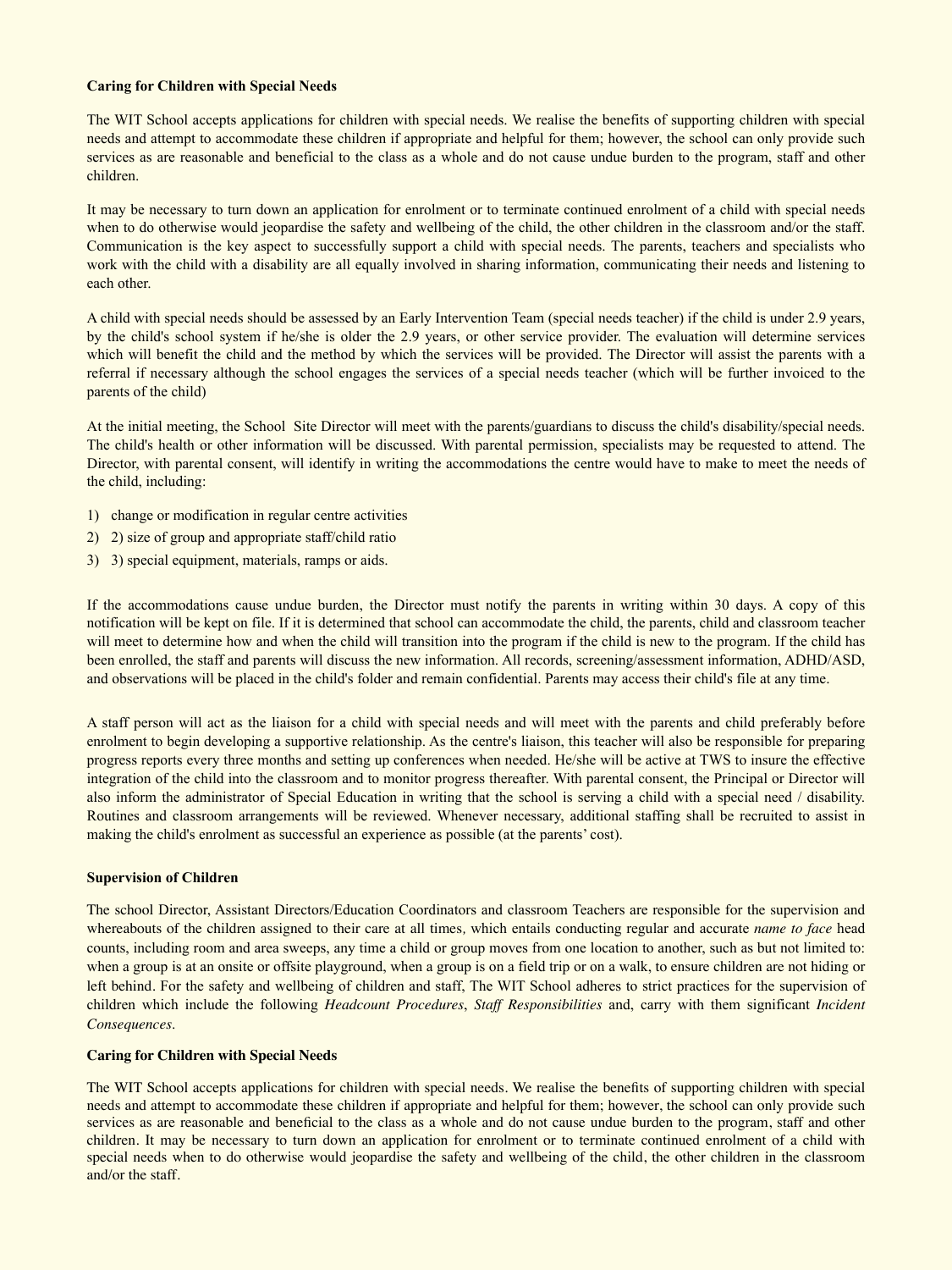Communication is the key aspect to successfully support a child with special needs. The parents, teachers and specialists who work with the child with a disability are all equally involved in sharing information, communicating their needs and listening to each other. A child with special needs should be assessed by an Early Intervention Team (special needs teacher) if the child is under 2.9 years, by the child's school system if he/she is older the 2.9 years, or other service provider.

The evaluation will determine services which will benefit the child and the method by which the services will be provided. The Director will assist the parents with a referral if necessary although the school engages the services of a special needs teacher (which will be further invoiced to the parents of the child). At the initial meeting, the School Site Director will meet with the parents/guardians to discuss the child's disability/special needs. The child's health or other information will be discussed. With parental permission, specialists may be requested to attend. The Director, with parental consent, will identify in writing the accommodations the centre would have to make to meet the needs of the child, including:

- **1) change or modification in regular centre activities**
- **2) 2) size of group and appropriate staff/child ratio**
- **3) 3) special equipment, materials, ramps or aids.**

If the accommodations cause undue burden, the Director must notify the parents in writing within 30 days. A copy of this notification will be kept on file. If it is determined that school can accommodate the child, the parents, child and classroom teacher will meet to determine how and when the child will transition into the program if the child is new to the program. If the child has been enrolled, the staff and parents will discuss the new information. All records, screening/assessment information, ADHD/ASD, and observations will be placed in the child's folder and remain confidential. Parents may access their child's file at any time.

A staff person will act as the liaison for a child with special needs and will meet with the parents and child preferably before enrolment to begin developing a supportive relationship. As the centre's liaison, this teacher will also be responsible for preparing progress reports every three months and setting up conferences when needed. He/she will be active at TWS to insure the effective integration of the child into the classroom and to monitor progress thereafter. With parental consent, the Principal or Director will also inform the administrator of Special Education in writing that the school is serving a child with a special need / disability. Routines and classroom arrangements will be reviewed. Whenever necessary, additional staffing shall be recruited to assist in making the child's enrolment as successful an experience as possible (at the parents' cost).

#### **Supervision of Children**

The school Director, Assistant Directors/Education Coordinators and classroom Teachers are responsible for the supervision and whereabouts of the children assigned to their care at all times*,* which entails conducting regular and accurate *name to face* head counts, including room and area sweeps, any time a child or group moves from one location to another, such as but not limited to: when a group is at an onsite or offsite playground, when a group is on a field trip or on a walk, to ensure children are not hiding or left behind. For the safety and wellbeing of children and staff, The WIT School adheres to strict practices for the supervision of children which include the following *Headcount Procedures*, *Staff Responsibilities* and, carry with them significant *Incident Consequences*.

➢ **Headcount Procedures:** Regular and accurate name to face head counts

- Utilising a printed attendance sheet of children's names that accurately reflects those in attendance;
- Includes room and area sweeps;
- Occurs any time a child or group moves from one location to another whether inside or outside.
- Accurate attendance sheets of children's names are maintained at all times; children visiting another classroom (most typically for transition visits but for any reason), must always be signed in and out of the group they are in or visiting.
- Name to face head counts occur before the group leaves a location and immediately following the group arriving at the new location.

#### ➢ **Staff Responsibilities**

- Accurate knowledge, at all times, of the number of children in a group at anytime and, if utilising the support of a white board/ dry erase sheet to track and update the total number of children throughout the day, these supports must ensure the printed attendance sheet also accurately reflects – at all times - those in attendance.
- Classroom teaching staff must be aware of where children are at all times and must be insufficient proximity at all times in order to intervene quickly if/when necessary. They must not engage in any other activities or tasks that could unnecessarily divert their attention from the supervision of children.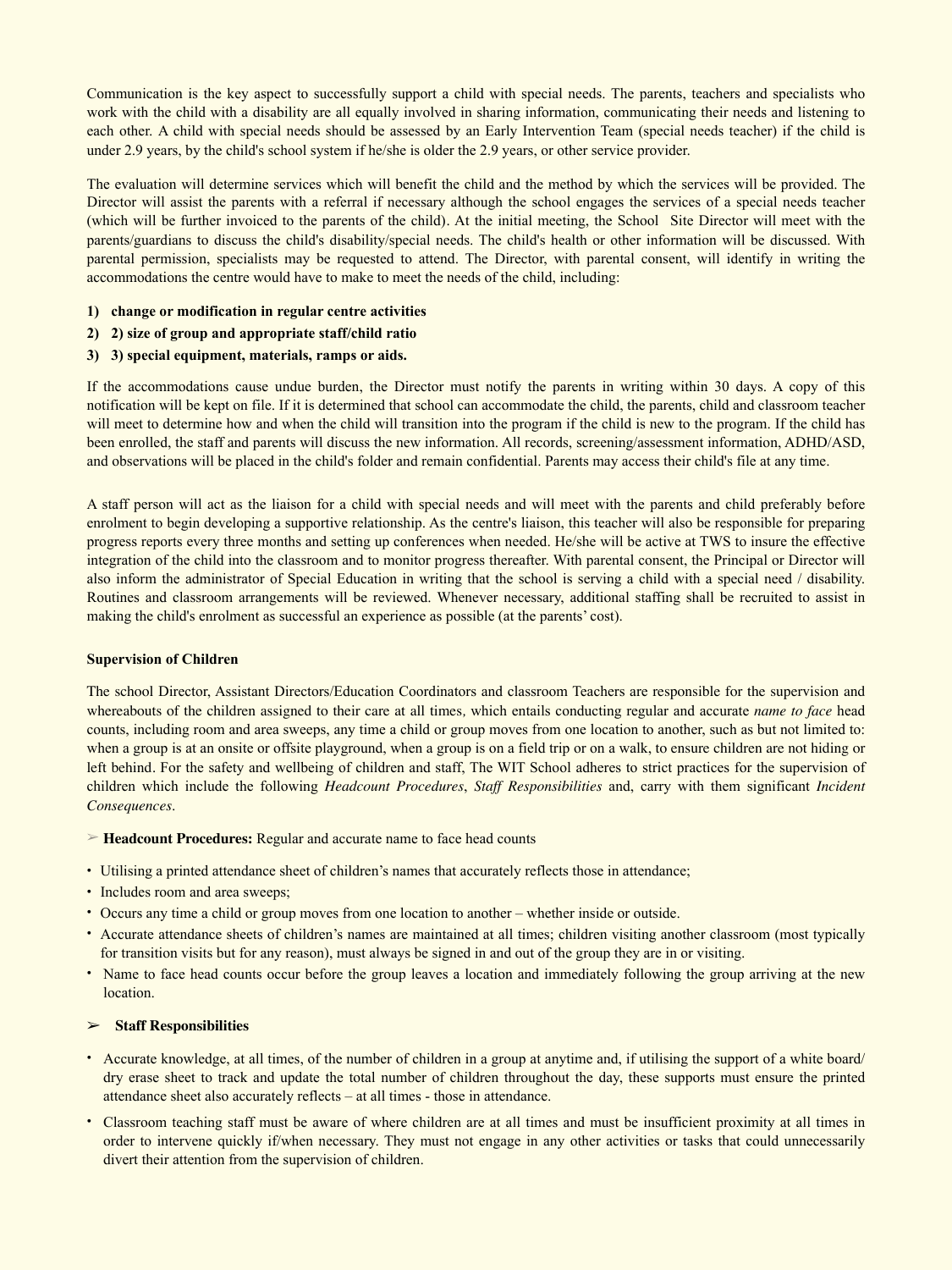- Classroom teaching staff supervise **Preschoolers (2years 9months to entry to Kindergarten)** by sight and, for brief intervals, by sound (e.g. when a child walks from one adjoining room to another or can use the toilet independently), as long as the child is back in sight and sound within one minute.
- Classroom teaching staff supervise **School Age children (Kindergarten through 12years old)** by sight and sound and dependent upon age, development level, behavioural characteristics and activities being offered, by sound only.

#### **Toileting and Diapering**

At The WIT School, children are required to be toilet trained or must have started at home by age 24 months or by a specific age according to the child's developmental rate. We will continue the toileting process here once it has begun at home. Children must be ready to participate willingly if the process of toilet learning is to be a positive one and, to this end, the school cannot and will not force a child to use the toilet. Children in diapers are changed every other hour and on an as needed basis.

#### **Toys From Home**

We ask that children's toys stay at home, unless they are brought in for a pre-arranged sharing at group time. Toys from home are difficult to share at other times, and we cannot be responsible if they become lost or broken. We realise that this is sometimes very hard --leaving a toy in the car during the day is a tactic that sometimes works if you can't leave the house without that special something. Comfort toys for nap are the only exception, and should be kept in the child's bag, unless needed at "difficult" times.

#### **Transportation**

It is the policy of the school that staff does not transport children. If a medical emergency arises, children will be transported by ambulance unless in the reasonable judgment of the School , providing transportation is medically necessary. The only person(s) allowed to transport children will be those noted on the child(ren)'s authorised pick up list.

#### **V. PARENT COMMUNICATION / PARTICIPATION / RIGHTS**

Parent Participation: Parents are welcome to spend time in the classroom, visit for lunch, or share any talents they have with the children. Parents are always welcome with no notice required, but may want to notify the teachers when they plan to visit, so that the child and the group can be prepared for the visit. If your child is having difficulty with separation, please discuss with the teachers ways that would make parting easier. You may decide that extra visits during your child's first few weeks could make it more difficult for him/her to settle and adjust. Please discuss any concerns you may have with the Teachers.

**Conferences:** Parent-teacher conferences are held on a regular basis to discuss your child's progress, adjustment to the school and other issues of concern to both parents and teachers. All teachers for the various classes complete developmental progress reports for each child and conferences are scheduled twice a year. If they wish, parents are welcome to schedule additional meetings with their child's teachers at any time. The purpose of progress reports and conferences is to identify the children's interests and needs, to improve curriculum, to adapt teaching practices and the environment, as well as to plan for program improvement.

**Newsletter and Yearbook:** To keep you informed about centre activities, upcoming events, reminders and general announcements, we publish a newsletters monthly and an annual yearbook. We urge you to read it carefully. You'll also find that the newsletter can serve as a good discussion starter when talking to your child about the latest happenings at school.

**Withdrawal:** Parents must provide a *minimum* 30 days written notice for the withdrawal of a child for any reason. Parents will be responsible for tuition payment for these 30 days.

**Termination:** The school may terminate the enrolment of a child if the child's needs cannot be met, the safety/care of other children is in jeopardy, and/or accommodations for the child cause undue burden to the School . Parents will be notified of the reasons for termination and conditions for re-enrolment (if any), in writing, a minimum of one month prior to the termination date. However, if the reason for termination is serious, termination can be immediate.

#### **Before the implementation of the termination of a child due to challenging behaviour, the staff will take the following steps:**

- 1. Meet with parents to discuss other options;
- 2. Provide referrals for evaluation and services;
- 3. Pursue consultation and training for the program;
- 4. Develop behavioural intervention plan at home and in program.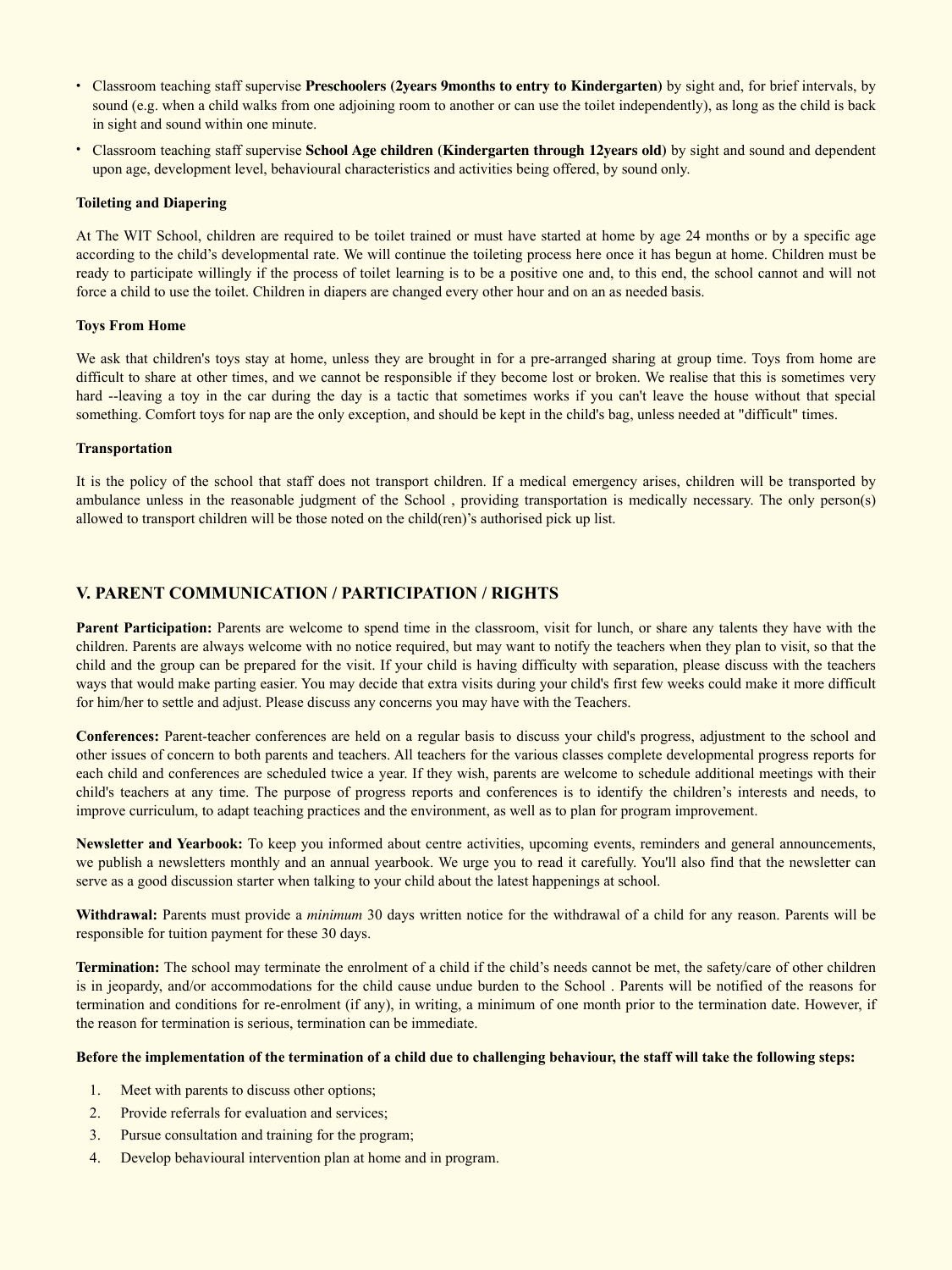#### **The WIT School reserves the right to terminate services to children and families for the following reasons:**

- Extraordinary circumstances, which make it impossible to keep payment current, should be discussed with the Director promptly.
- If a child's individual developmental needs including conditions or behaviours which cannot be managed effectively by the staff or which pose a potential threat to the safety and wellbeing of his/her self, the other children or staff.
- If a parent or family member displays inappropriate behaviour, either physically, verbally or sexually, toward any staff member, child or parent, then, termination/referral procedures can be initiated.
- If a parent's child rearing (nurturing) philosophy or beliefs are in conflict with that of the School, the Principal, Director and Board will review the conflict and determine if the School can reasonably accommodate the parent's request. If the parent's request is contrary to the School's published philosophy and educational and care giving goals, then the parent will be notified and termination procedures may be initiated.

**Parents will be notified in writing at a face-to-face meeting when possible, including the reasons for termination. A copy of this**  letter will be kept in the child's record. When a child's enrolment is terminated from the school, whether initiated by the school or the parents, the child's teacher will prepare the child and family for their departure in a manner that is professional, respectful and developmentally appropriate with regards to the child's level of understanding.

#### **Suspension:**

In extreme cases of child delinquencies and any behavioural traits that may pose a threat to the child or others, the child will be suspended and allowed to stay at home for two weeks for the first time, 4 weeks for the second time and total termination and expulsion if it cannot be resolved.

#### **What you can expect from The WIT School:**

- An open door policy which welcomes you to visit your child any time during the day at reasonable times;
- A caring, loving, warm atmosphere;
- Well-informed, knowledgeable staff who have been trained to work with the age group to which they have been assigned;
- A carefully designed, responsive and developmentally appropriate curriculum;
- Daily communication regarding your child and opportunities for parent participation;
- Collaborative relationships between parents and staff members which foster children's development both at home and in the school.

# **VI. HEALTH CARE POLICIES AND PROCEDURES**

#### **Physical Examinations**

A yearly physical examination, including a test for lead poisoning, is required for each child at the centre. In addition, immunisation records must be kept current and submitted to the school upon receiving updates.

#### **Medical Policy**

The Directors and Principal work closely with a paediatric Health Care Consultant to determine medical policies and resolve medical issues affecting the children and staff at the centres. A copy of the Health Care Policy may be obtained by parents through written request to the Director. Mildly ill children will be permitted to attend the centre on their regularly scheduled days. For the protection of *ALL* children and staff, parents will be notified when their child presents with an undiagnosed condition, or is too ill to remain at the Center, and they will be requested to pick up their child immediately. Should a parent be unable to pick up their child within one hour, they are responsible for making arrangements for their child to be picked up by someone from their list of emergency contacts.

**Procedures for handling a child who has already been admitted to the school and exhibits symptoms requiring exclusion until he/she can be taken home:** The child will be kept in a quiet isolated area in the classroom on a resting mat. All mats and sheets will be cleaned after the child leaves the centre.

#### **Policies for when excluded children may return:**

We have no separate facilities for long term care of a sick child, parents are asked to be especially aware of and plan for impending illness. If a child becomes sick while at the centre, a staff member will contact the parent to ask that the child be taken home.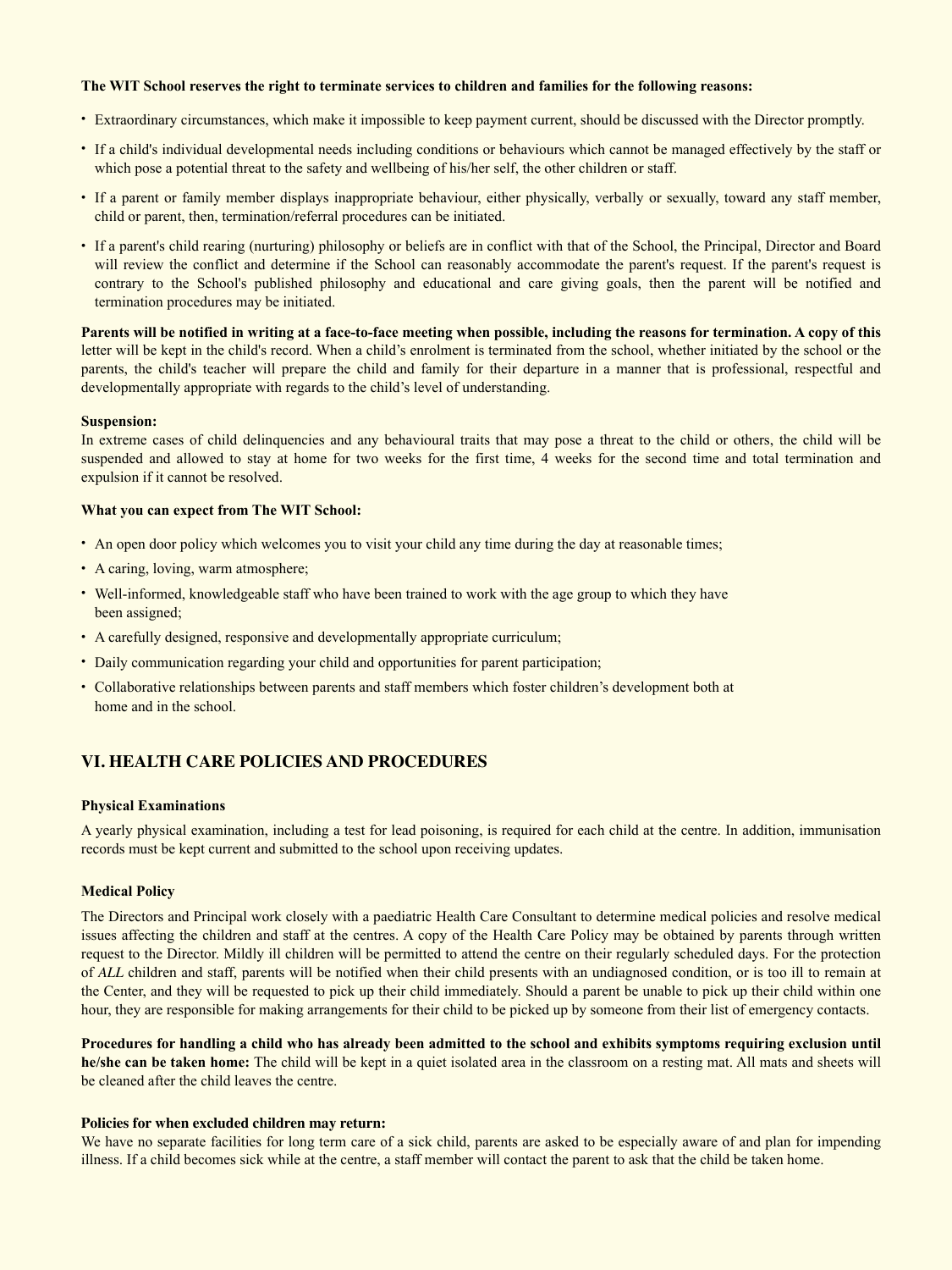We will ask parents to take their child home if we feel that he/she needs to see a doctor, if they present with an undiagnosed condition, is contagious, or has a greater need for individual care than staff can provide while providing care for the needs of other children. At the school, the child will be made comfortable on a mat in a quiet area away from the other children. Staff will provide the child with food and beverage as requested.

#### **Some of the common conditions for which a child will be sent home are as follows:**

**1.** Temperature - A child will be sent home if he/she has a temperature of 100.4 degrees or higher. The child must be fever-free for at least 24 hours without the use of acetaminophen (Tylenol) or ibuprofen (Motrin or Advil) before returning to the school.

2. *Diarrhoea* - A child who has more than one instance of diarrhoea (watery stools) will be sent home. If your child has an allergy or condition that regularly causes diarrhoea, please alert the staff to this during orientation. The child must be diarrhoea-free for at least 24 hours before returning to the school.

3. *Vomiting* - A child who is vomiting will be sent home and should remain home until vomiting has stopped. Most vomiting is caused by infection. Stomach viruses are highly contagious and can spread through the school very rapidly. The child must not have vomited for at least 24 hours before returning to the school.

4. *Respiratory Infections* - Are very common and usually are caused by viruses. It is advised that your child remain at home and if fever is associated with the infection, must be fever-free for 24 hours without the use of acetaminophen (Tylenol) or ibuprofen (Motrin or Advil) before returning to the centre.

If a child is ill with a contagious disease (i.e., chickenpox, etc.) parents are to let the staff know so that other parents at the centre may be informed. The staff shall post notice of the type of communicable disease, symptoms, and precautionary measures that can be taken in addition to information on when an infected child can return to the centre. In cases of highly contagious illnesses, the return to centre timeframe may be extended to ensure the health and wellness of the child care centre community.

#### **Emergency Medical Forms**

The Ghana Education Service requires parents to provide the school with a current immunisation record, annual physical exam report and for children between the ages of 9 and 12 months and annually thereafter a health screening test result, within 30 days of enrolment. ALL MEDICAL RECORDS MUST BE UPDATED YEARLY. In addition, consent forms for authorisation of medical treatment, emergency transportation and child release, must be signed by parents and kept in each child's file. *FOR YOUR CHILD'S SAFETY, PLEASE REMEMBER TO NOTIFY THE OFFICE IMMEDIATELY OF ANY CHANGES OF TELEPHONE NUMBERS OR ADDRESSES LISTED ON THE CONSENT FORMS.* 

#### **Emergency First Aid / Security Procedures**

All staff are required to have current training in either Red Cross or EEC certified First Aid, Heimlich Manoeuvre and CPR. In cases of minor injury, the staff will administer simple first aid and will notify parent(s) in writing about injury and treatment. The school is protected with Fire Hydrants, CCTV and other security apparatus to protect the children and all staff.

#### **Emergency Medical Procedures**

Depending upon the severity of the emergency, the school will contact parents or authorised persons. Transportation to the hospital will be by either ambulance or police when time is of the essence, or if parents are not available. Should immediate transportation be necessary, the Centre Site Director or Assistant Director will accompany the child.

#### **Administration and Storage of Medication**

- **Prescription Medication for Children:** When prescription medicine is to be administered to a child at the school, the medication must be presented in the original bottle with a label affixed by the pharmacy or physician showing the child's first and last name, the dosage and schedule of administration, what the prescription contains, the date purchased and the physician's name. In addition, a medical authorisation form must be signed or emailed by the parent in each case.
- **Non-Prescription Medication for Children:** When non-prescription medicine is to be administered to a child at the school, it must be accompanied by a medical authorisation form signed by the parent in each case.
- **Topical Non-Prescription Medication:** Topical non-prescription medications such as sunscreen, diaper cream, petroleum jelly or other ointments may be applied to a child only with written parental authorisation via a signed consent form.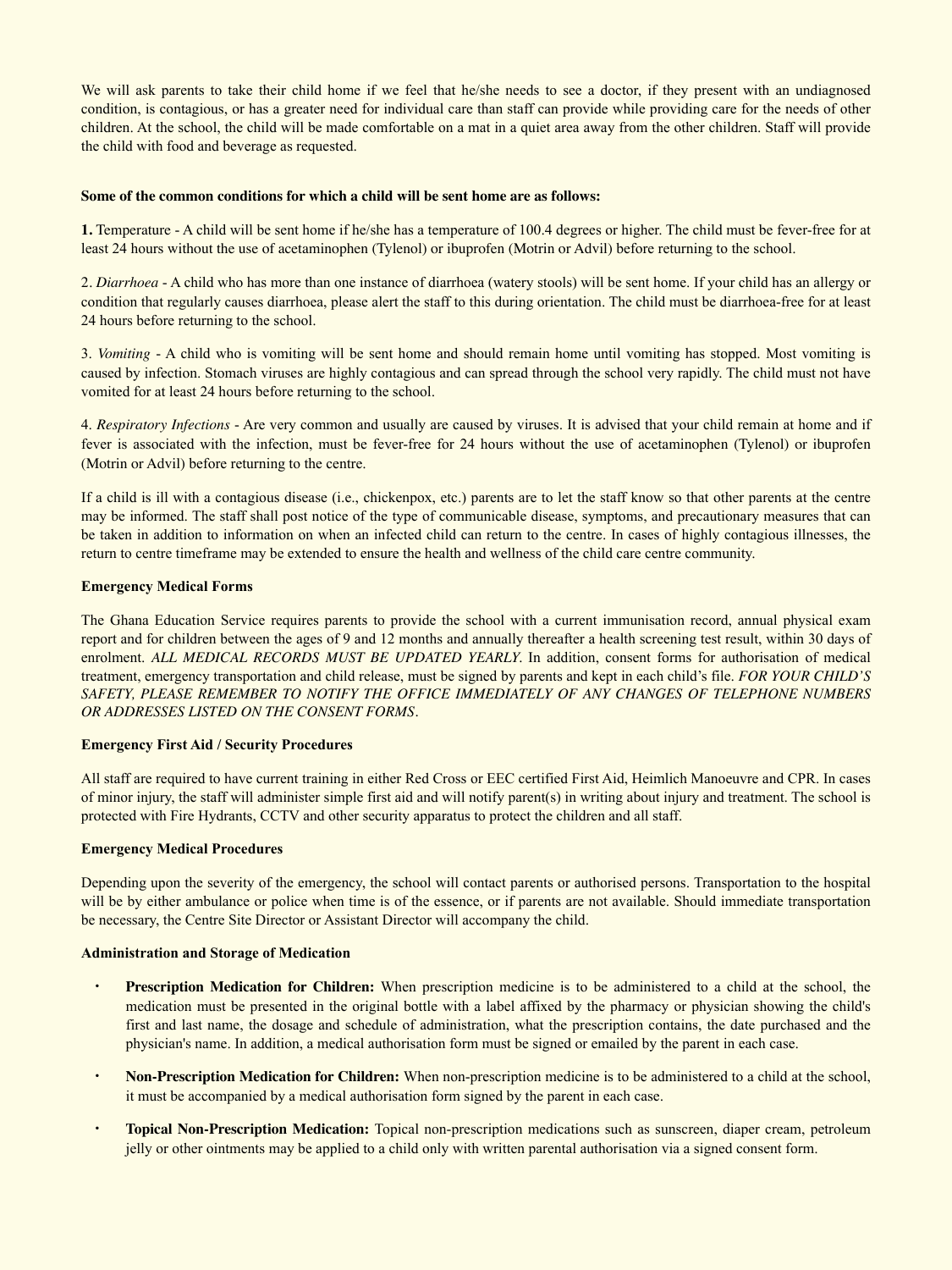When the above conditions have been met, administration of medication to children shall be limited to the Education Coordinator, Teachers or Centre Site Director. **All medication is stored out of reach of children at all times**. Parents must provide a medicine spoon that correlates to the measurement type listed on the prescription. After medication administration window is complete, all remaining medicine shall be returned to the parent. We request that the Centre Site Director or Teacher be made aware of any medication that is brought into the school, even if it is teething gel.

#### **NO MEDICATION OF ANY KIND SHOULD EVER BE PUT IN A CHILD'S BOTTLE, CUP OR LEFT IN A CHILD'S BAG, LUNCH BOX OR CUBBY.**

When an antibiotic medication is needed, a child will be excluded from the school from the time of diagnosis until 24 hours after the first dosage. The Centre Site Director may ask to speak to your paediatrician for prolonged administration of medicines; if your child seems to have adverse effects from the medication or if there is a potentially contagious condition.

**Procedure for Identifying Children's Allergies:** The initial conference with parents and the enrolment forms establishes existing allergies. Teachers and assistants throughout the centre are informed by the Centre Site Director of type of allergy, treatment, and if applicable, location of child's medication. Allergy lists are posted in each room. Children who develop allergies over the time present at the centre will be added to the existing list of children with allergies. PLEASE INFORM TEACHERS OF ANY FOOD EXCLUSIONS NOT RELATED TO ALLERGIES.

# **G. UNACCEPTABLE BEHAVIOUR ON SCHOOL PREMISES BY ADULTS**

#### *Approved by: Full Governing Body | Date: January 1, 2020 | Next review due by: January 2023*

The vast majority of parents, carers and other visitors to our school are supportive of The WIT Schools. They are supportive of members of staff, pupils, parents and other visitors, and act in a reasonable way, ensuring that the school is a safe, orderly environment in which children can learn and staff can work. Occasionally, however, a negative or inappropriate attitude is expressed in an aggressive, fraudulent, verbally abusive or physically abusive way towards members of the school community which is unacceptable and will not be tolerated. The WIT Schools does not tolerate bullying of any kind including racist, homophobic, transphobic or biphobic bullying.

#### **1. Staff Conduct:**

If any member of staff is involved in an incident where unacceptable behaviour has taken place they must report this to a member of the School Leadership Committee. The head of the SLT (principal director) will speak with the member of staff and support them in any way necessary to help them overcome any anxiety, trauma or upset that has occurred. Counselling can be made available if necessary and in the longer term, support can be given by the member of staff's trade union. At The WIT School we expect all of our staff to behave professionally in situations of unacceptable behaviour by:

- attempting to diffuse situations wherever possible
- speaking calmly and without raising their voice
- being polite but firm
- seeking involvement of other members of staff as appropriate
- politely terminating the conversation if necessary and explaining the reasons

However, all staff have the right to work without fear of harassment, violence intimidation or abuse. Where the behaviour of parents or visitors falls below the acceptable standards, the school will act in accordance with this guidance.

#### **2**. **Types of behaviour which are unacceptable and will not be tolerated:**

- Conduct which undermines the safe and calm environment in a school, either in a school office, classroom, around the school site, immediately outside the school or on a school trip.
- Using loud or offensive language, such as swearing, or displaying an unacceptable amount of anger and aggression
- Threatening physical violence to a member of the school community
- Damaging school property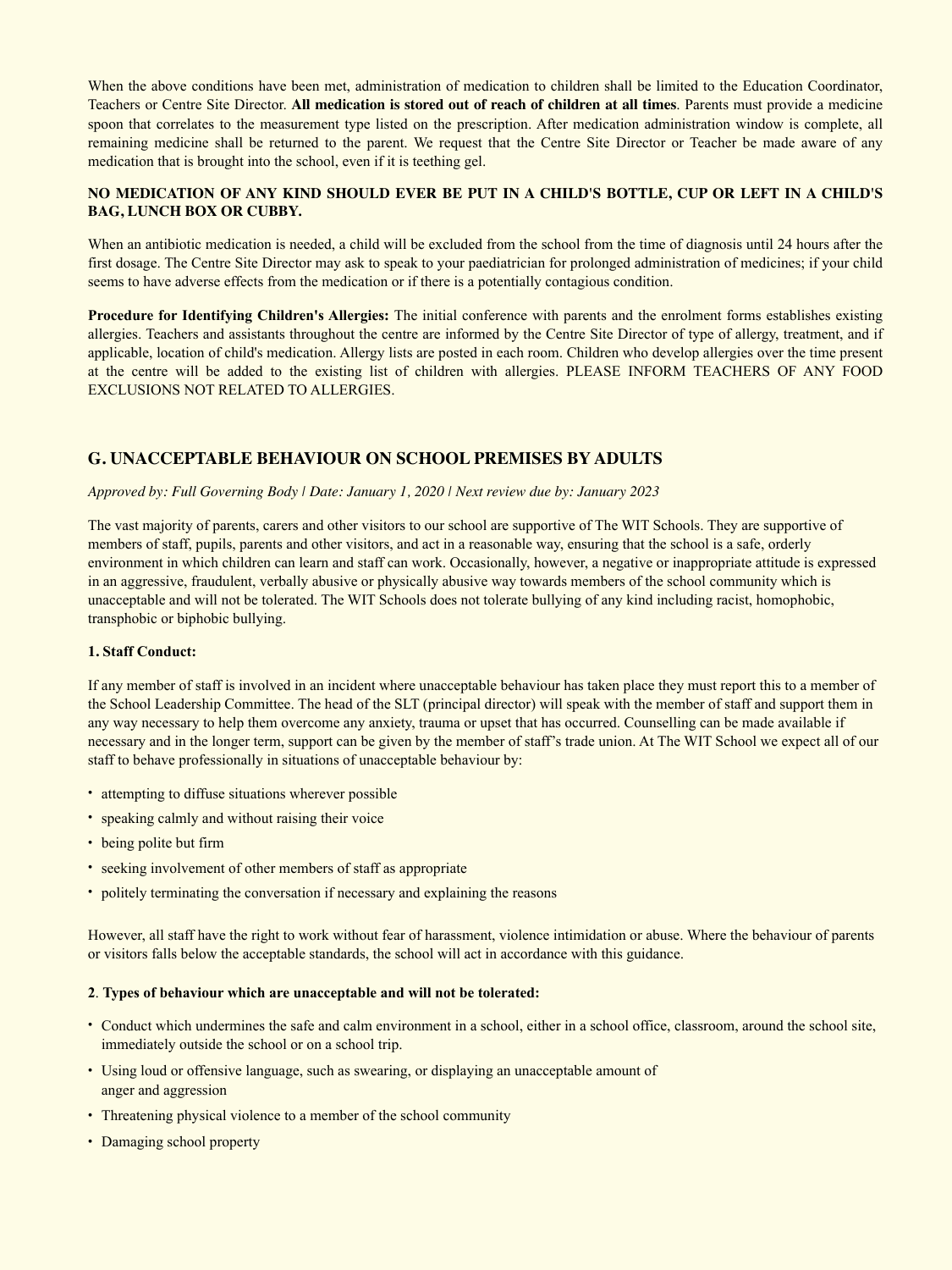- Abusive telephone calls, emails, letters or other forms of written communication
- Unauthorised visits and attempting to take a child from the school without written permission of the parent / guardian on records
- Defamatory comments about school staff or governors on social media sites
- The use of physical aggression towards another adult or child. This includes physical punishment of your own child
- Approaching someone else's child in order to chastise, threaten and bully them
- Criminal offences such as common assault, actual and grievous bodily harm, criminal damage, possession of an offensive weapon

If the school believes that a parent or visitor's conduct would amount to a criminal offence, the school will report the incident to the police for immediate investigation and prosecution. The Ghana Children's Act 1998 (ACT 560 section 2, 8 and 13) defines "disorderly conduct" as: verbal abuse, threatening abusive or insulting words or behaviour or any disorderly behaviour whereby a person is caused alarm, harassment or distress among others. "Threatening behaviour" is when a person fears that violence, or threat of violence, is likely to be provoked. The school has a responsibility to ensure that any act of actual or threatened violence is referred to the police immediately. In a school context this could mean someone shouting at a member of staff, either in person or on the phone; acting aggressively, including using intimidating body language, as well as actual violence. It also covers comments posted on social networking sites or situations where members of staff are approached off school premises.

#### **3. Permission to enter the school premises**

Parents have 'implied permission' to enter and be on the school premises for reasons relating to their child / children's education. This means that parents are welcome to come to the school to drop off and collect their children, to speak to teachers and other members of staff about their children, or for meetings, parent consultations, celebration of learning events, assemblies and social events. Parents do not have a legal right to enter or be on school premises without a good reason. Other visitors also have 'implied permission' to be on the school premises if they have a reason. For example a delivery person or a member of the public enquiring about something in the school office. Members of the public without a good reason for entering or being on the school premises are trespassing.

#### **4. Withdrawal of Permission to enter or be on the school premises**

The school has the right to withdraw the 'implied permission' for a parent or visitor to enter or be on the premises if their behaviour is or has been unacceptable. If a criminal offence has taken place, immediate 'implied permission' will be withdrawn, without a warning letter (see below) and other arrangements will be made for meetings and parent consultations.

#### **5. Procedure for withdrawing implied permission to be on the school premises:**

This procedure will be carried out by the (Headteacher) or (Deputy Headteacher) in her absence. The decision will be reviewed on a regular basis by the Chair of Governors:

- 1. Warning letter sent from the headteacher indicating that if the unacceptable behaviour is repeated the 'implied permission' will be withdrawn.
- 2. Letter from Headteacher withdrawing 'implied permission' if unacceptable behaviour has been repeated or a criminal offence has taken place. The prohibition will initially last for **ten school days** from the date of the letter. The parent or visitor will be invited to provide written comments within **five school days** of the date of the letter.
- 3. By the **tenth school day** from the date of the letter the Chair of Governors will review the headteacher's decision based on any written comments received and the record of the decision the headteacher made.
- 4. The Chair of Governors will, within **ten school days** of the date of the letter notifying the parent or carer of the withdrawal of the 'implied permission' to enter and be on the school premises, review the decision made. The Chair of Governors will consider any written comments from the parent and the decision made by the headteacher. At this stage, the Chair of Governor's will decide if the letter will be revoked and send a letter explaining this or if the withdrawal is to continue until the next review which will be for a period of 15 to 30 days, or the last day of half or full term, to a maximum of 30 days. The parent or carer is invited to provide further written comments which will be looked at before the next review.
- 5. If a review date has been provided from Stage 3, the Chair of Governors will write to the parent or carer with their updated decision, based on any further written comments or concerns at that time. A parent or carer may be given another review date and given the reasons for the decision or they may have their 'implied permission' permanently withdrawn.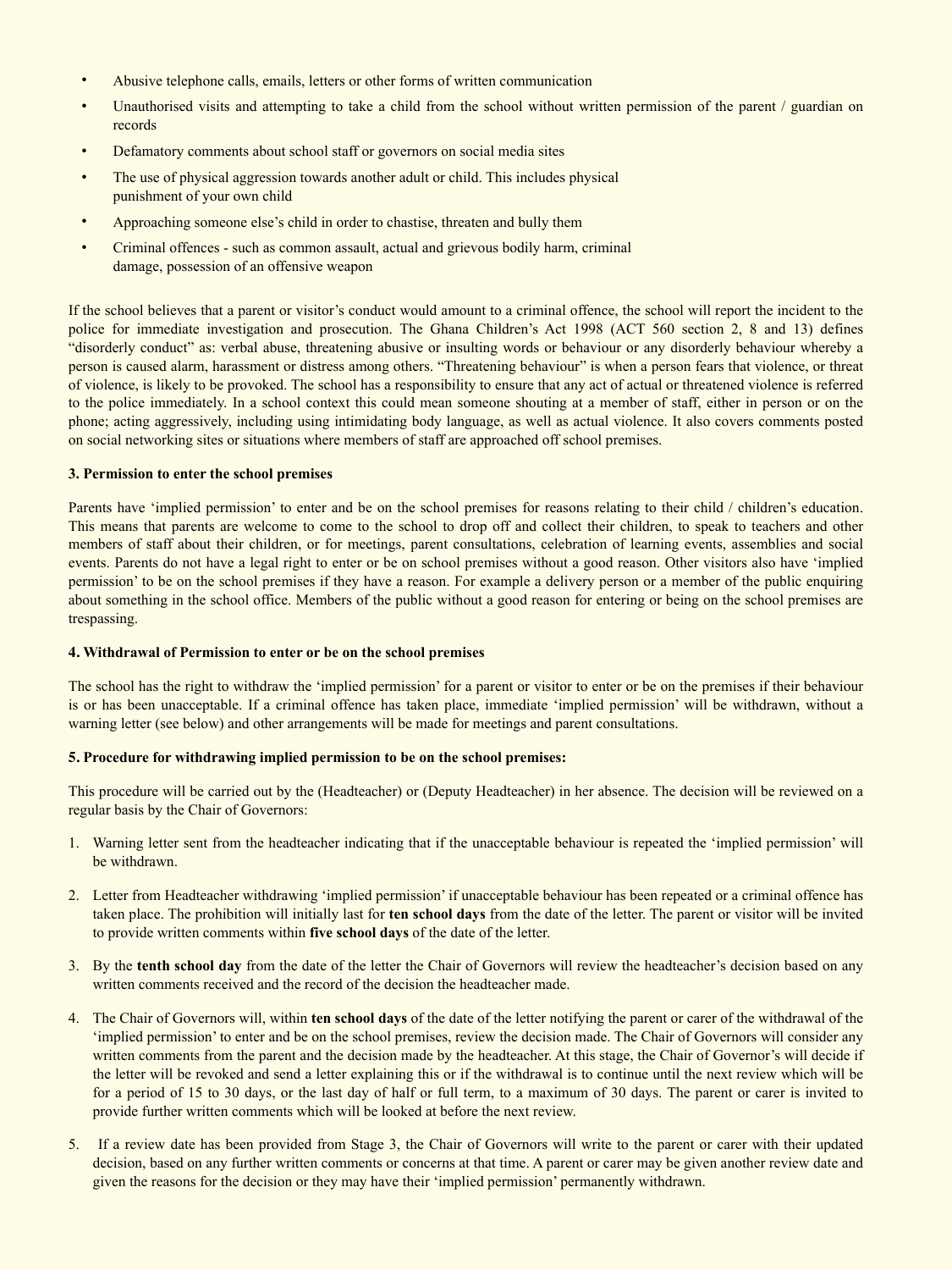If a parent or carer enters the school premises when they have had their 'implied permission' permanently withdrawn or they have had a temporary withdrawal and are awaiting a decision, the police will be called.

If other members of the public or visitors need to have their 'implied permission' revoked, the Headteacher will contact the individual or the company that they work for by letter, stating the reasons for the decision to ban them from the site. (Appendix, Letter 3)

#### **Policy**

This policy will be published on The WIT School website and be reviewed annually by the Governing Body.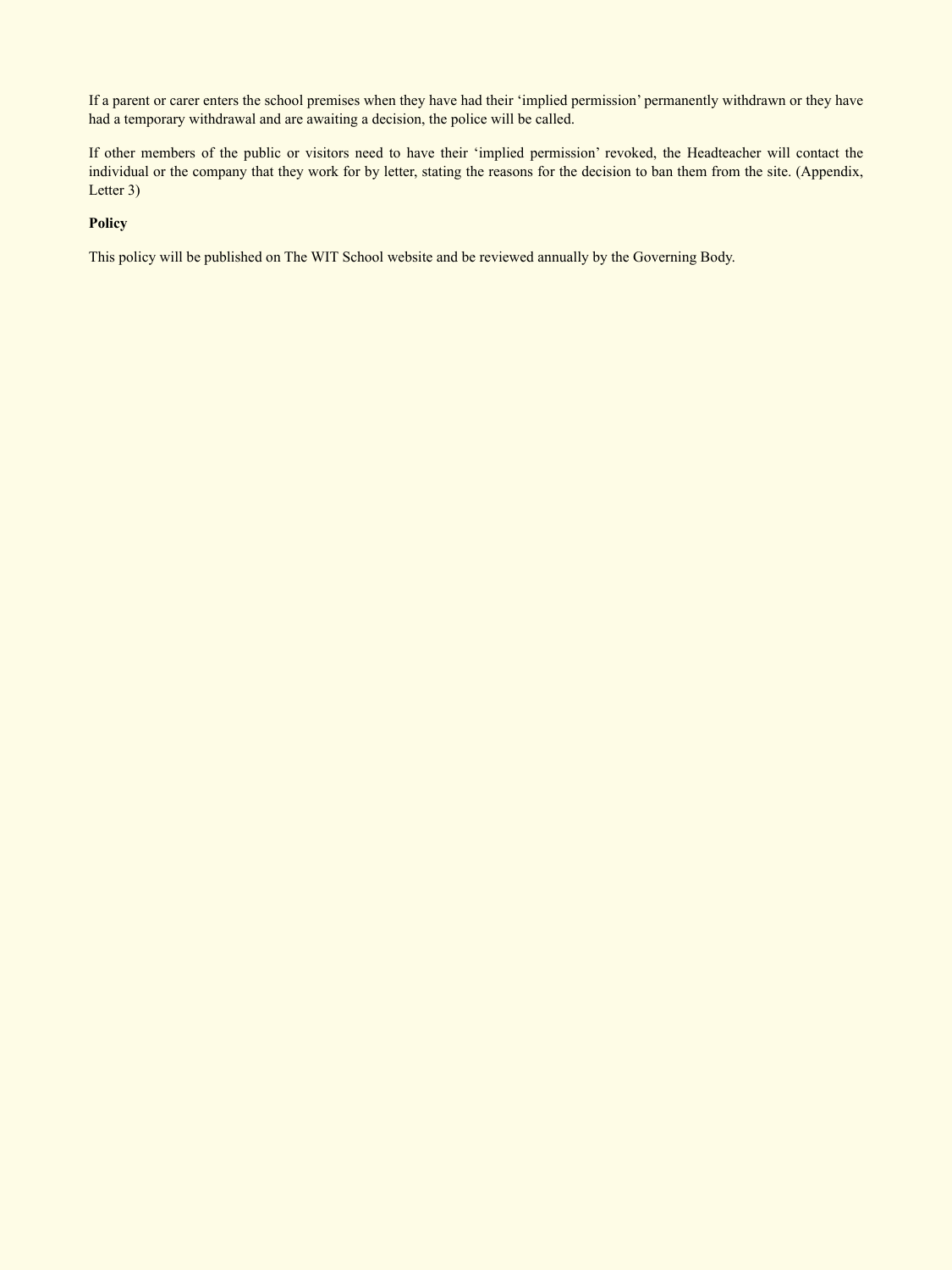# **Attachment A: Emergency Contingency Plans**

#### **Evacuation Procedures**

- Staff will remove the children for whom they are responsible from the building. Floor plans indicating the evacuation route are posted by the doorway in each room. Sign in/out sheets will be taken.
- They will go to the evacuation site: the tree by the School Gate.
- Center Site Director/Person in Charge checks all rooms including bathrooms for stragglers or sleeping children, taking sign in/out sheets that may be left behind and the office red Emergency Binder for phone numbers.
- At the evacuation site, attendance of children and staff is taken. Staff will be prepared to move the children to another site (opposite house) for traffic, weather, and/or emotional reasons.
- A final decision to evacuate the area and/or to re-enter the building will be the responsibility of the commander on the scene of the Adenta Fire Dept. and East Legon Security Services. Parents will be contacted if circumstances warrant.
- Evacuation drills are conducted monthly. The WIT School Security, in conjunction with the Adenta Fire Department, may schedule evacuation drills outside of the school's monthly drill process. Advance notice of a few hours is given on some drills, while others are unannounced.

#### **Fire Procedures**

The Centre's fire alarm procedure is to provide for the safe and speedy evacuation of the building during an actual or suspected fire. Employees are aware of the closest fire alarm pull station and fire extinguisher in their work area as well as with the following fire rules.

#### **If you discover fire or smoke:**

- 1) Pull fire alarm
- 2) Dial 112 / 191 /192 and give the location of the fire
- 3) Evacuate the building (see evacuation procedures)

#### **If you hear the fire alarm:**

1) Evacuate the building (see evacuation procedures)

#### **Natural Disasters – Rainstorm, Flood, Blizzard, Earthquake**

- 1. If a natural disaster is forecasted in advance, the Centre will close, open late, or close early based on the recommendations of the government
- 2. If, during the day, the potential of a natural disaster was predicted with limited notice, the Center Site Director/person in charge would contact security regarding the best place to keep the children and staff safe.
- 3. If a natural disaster occurs unpredictably, the Center Site Director/person in charge would call for an evacuation (see above procedure); however, instead of bringing the children outside, the Center Site Director should consider the safest alternative, i.e. the middle room of the building, cafeteria, etc.
- a) If possible, the Security Dept would be notified of the situation.
- b) b) Proximity of kitchen and bathrooms would be considered.
- c) c) Windows would be avoided.

If the Center does need to close, the Center Site Director will call the parents as soon as possible.

#### **Missing Child Procedure**

It is our intent that no staff person ever be alone supervising a group of children, whether on or off Center grounds/premises or on a field trip. Staff and children review the expectations for supervision and the physical boundaries of our indoor classrooms and spaces, our outdoor play yards and when traveling off site for a field trip; in this regard, our aim is to prevent a child *ever* going missing. As it is important, however, to have a procedure regarding our response *should* a child go missing, we adhere to the following, outlined below. If a child is not accounted for at any time, the staff member responsible for the child will search the premises for the child; any area that a child could potentially hide will be searched, in both the indoor and outdoor premises of the Center and the surrounding area of the field trip.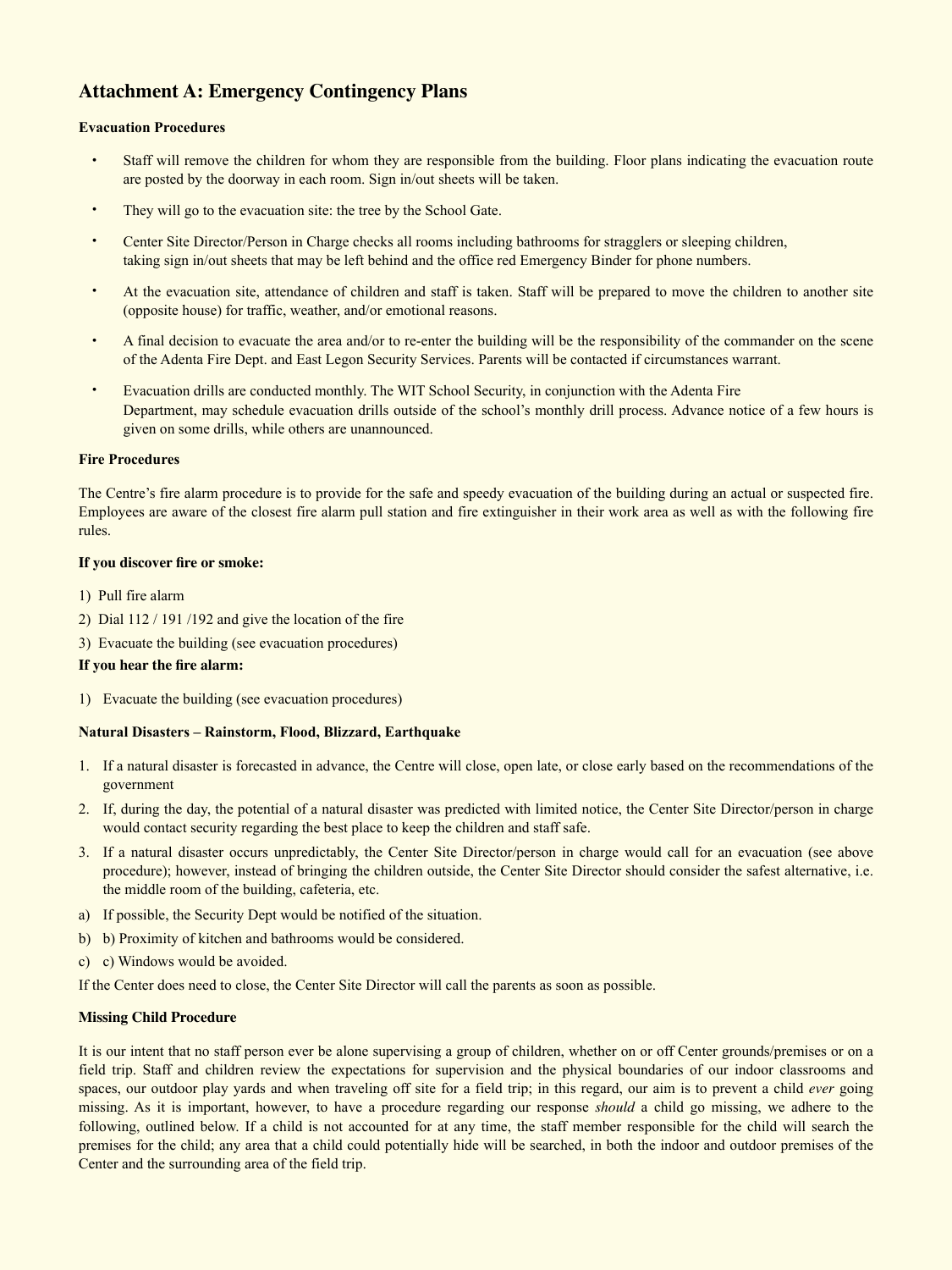If it is determined that a child is missing, the following steps are taken:

- $\triangleright$  Immediate Missing Child notification to 122, followed by;
- ➢ Immediate Missing Child notification to The WIT School Security at **0209633192** followed by;
- Immediate Missing Child notification to the Center Site Director or designee, who will take responsibility for;
- $\triangleright$  Immediate notification to the child's parent;

A missing child "*Command Center*" will be established at the child care centre where the child is enrolled and all concerned parties will be directed to meet in this location where a land line phone and fax, as well as drinking water and restrooms, will be available. When the police arrive, the Center Site Director or his/her designee assumes all responsibility for communication with police and security, such as the child's full name, detailed physical description, where and at what time they were last seen. If an electronically transmittable photo of the missing child is available, the Center Site Director or his/her designee shall furnish police and security with, or with access to, the photo. The Center Site Director or his/her designee stays with the police and security for the remainder of the search.

#### **Additional notes for missing child if group is off site on a field trip**:

Based upon the Center the group is from, the appropriate notifications steps (listed above) are followed; when notifying each party listed above, the exact field trip location is provided, and the staff and group of children will remain together in one location until the police arrive.

When police arrive to the field trip location, one staff member assumes all responsibility for communication with the police, providing information such as the child's full name, detailed physical description and where they were last seen. If an electronically transmittable photo of the missing child is available, the staff member shall furnish police with access to the photo via a telephone call to the Center Site Director or his/her designee.

The staff member responsible for communication with the police will consult with the police on the approach for the remaining children and staff (e.g. do they remain at the field trip site or do they go back to the Center and if so, when and by what method) and will then notify the Center Site Director of the plan. The staff member who has assumed communications responsibility with the police then remains with the police for the remainder of the search or until dismissed by the police to return to their Center.

#### **Following a missing child incident:**

The Center will follow notification procedures as outlined by the Ghana Education Service and will conduct an investigation with appropriate authorities to determine what course of action will be necessary to minimise the possibility of a child going missing in the future.